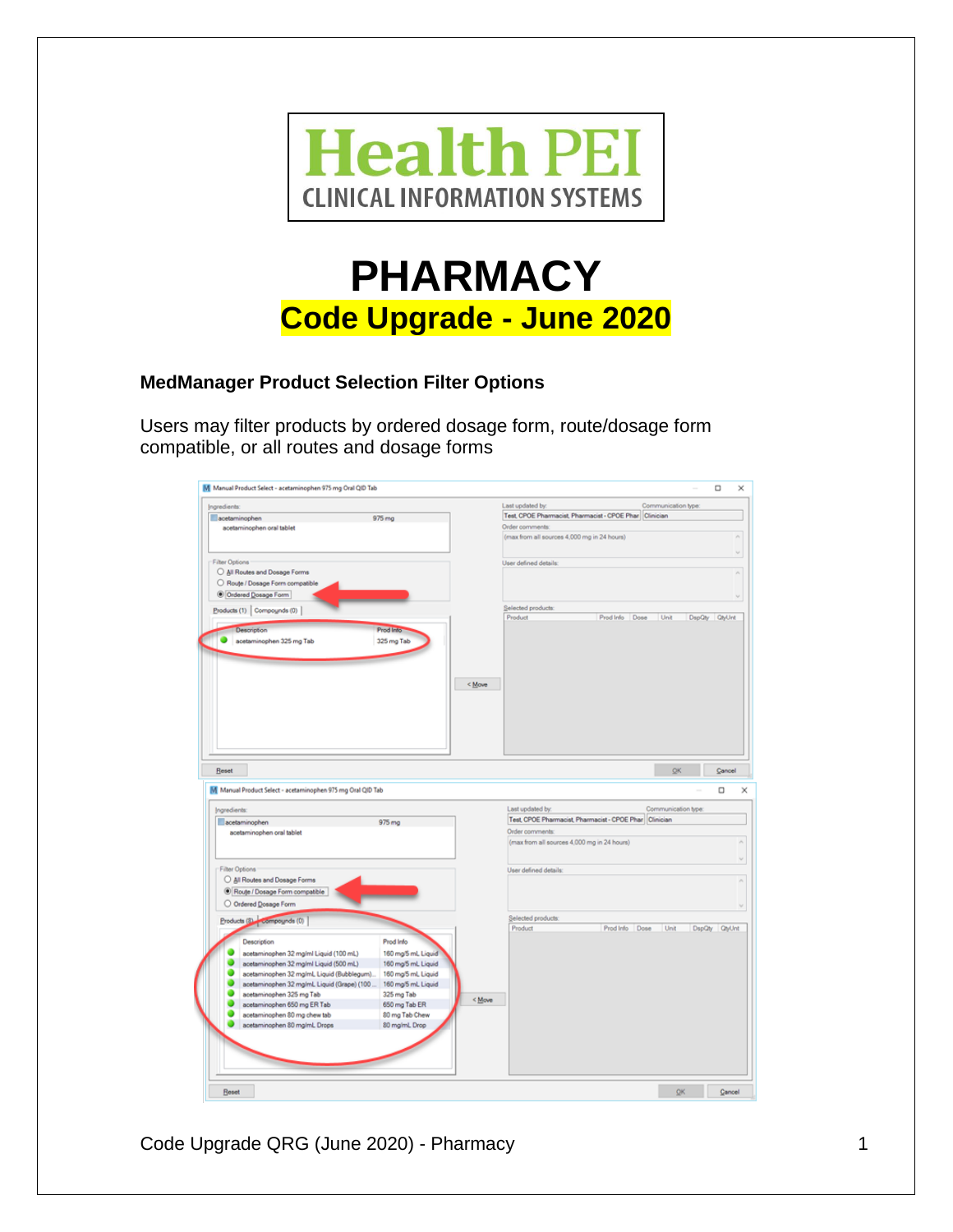| Ingredients:                                 |                     | Last updated by:                                      | Communication type:                 |               |
|----------------------------------------------|---------------------|-------------------------------------------------------|-------------------------------------|---------------|
| acetaminophen                                | $975 \, \text{mg}$  | Test CPOE Pharmacist Pharmacist - CPOE Phar Clinician |                                     |               |
| acetaminophen oral tablet                    |                     | Order comments                                        |                                     |               |
|                                              |                     | (max from all sources 4.000 mg in 24 hours)           |                                     |               |
| Filter Options                               |                     | User defined details:                                 |                                     | $\sim$        |
| All Routes and Dosage Forms                  |                     |                                                       |                                     |               |
|                                              |                     |                                                       |                                     |               |
| O Route / Dosage Form compatible             |                     |                                                       |                                     |               |
| O Ordered Dosage Form                        |                     |                                                       |                                     |               |
| Products (11) Compognitis (0)                |                     | Selected products:                                    |                                     |               |
|                                              |                     | Product                                               | Prod Info<br>Done<br>Unit<br>DspQty | <b>QtyUnt</b> |
| Description                                  | Prod Info           |                                                       |                                     |               |
| acetaminophen 120 mg Supp (12 each)          | 120 mg Suppository  |                                                       |                                     |               |
| acetaminophen 32 mg/ml Liquid (100 ml.)      | 160 mg/5 ml. Liquid |                                                       |                                     |               |
| acetaminophen 32 mg/ml Liquid (500 mL)       | 160 mg5 ml, Liquid  |                                                       |                                     |               |
| acetaminophen 32 mg/ml, Liquid (Bubblegum).  | 160 mg/5 ml, Liquid |                                                       |                                     |               |
| acetaminophen 32 mg/ml. Liquid (Grape) (100. | 160 mg/5 mL Liquid  |                                                       |                                     |               |
| acetaminophen 325 mg Supp (12 each)          | 325 mg Suppository  | < Move                                                |                                     |               |
| acetaminophen 325 mg Tab                     | 325 mg Tab          |                                                       |                                     |               |
| acetaminophen 650 mg ER Tab                  | 650 mg Tab ER       |                                                       |                                     |               |
| acetaminophen 650 mg Supp (12 each)          | 650 mg Suppository  |                                                       |                                     |               |
|                                              | 80 mg Tab Chew      |                                                       |                                     |               |
| acetaminophen 80 mg chew tab                 |                     |                                                       |                                     |               |

## **MedManager Active/Inactive Orders toggle**

Users may toggle between Active and Inactive orders and View Profile by Status. Users may still access this function through View $\rightarrow$ Inactive Orders as prior to the upgrade

| Action      | v<br><b>Blatus</b> | v         |             |         | ÷<br>Order Sentence                                                          | Start             | Stop                  | Order Type       |
|-------------|--------------------|-----------|-------------|---------|------------------------------------------------------------------------------|-------------------|-----------------------|------------------|
| $rac{1}{2}$ | Active             | <b>SB</b> |             |         | piperacilin-tazobactam 3.375 g IV interval g6h                               | 2020-Mar-06 10:30 | 2020-Mar-10 10:29 (s) | <b>MED</b>       |
|             | Active             | $\sim$    |             |         | sacubitri-valsartan 97 mg-103 mg 1 tabis) Oral BID                           | 2020-Mar-06 21:00 | 2021-Mar-06 20:59 (s) | <b>MED</b>       |
| u           | Active             | w         |             |         | levominacipran 20 mg Oral Daily                                              | 2020-Mar-07 09:00 | 2021-Mar-07 08:59 (s) | MED.             |
| ü           | Discontinued       |           |             |         | acetylsalicylic acid 325 mg Oral Daily                                       | 2020-Feb-26 09:00 | 2020-Mar-06 10:23 (p) | <b>MED</b>       |
| u           | Discontinued       |           |             |         | acetylsalicylic acid EC 81 mg Oral Daily                                     | 2020-Mar-07 09:00 | 2020-Mar-06 10:23 (p) | <b>MED</b>       |
| u           | Discontinued       |           |             |         | atorvastatin 80 mg Oral Supper                                               | 2020-Mar-06 18:00 | 2020-Mar-06 10:23 (p) | MED.             |
| u           | Discontinued       |           | ω           |         | darbepoetn alfa 60 mog Subcutaneous g2weeks                                  | 2020-Feb-27 09:00 | 2020-Mar-06 10:23 (g) | MED <sup>1</sup> |
| ٠<br>$\sim$ | Discontinued       |           | <b>BD</b>   |         | heparin + diluent premix IV Rate as per protocol                             | 2020-Feb-25 09:56 | 2020-Mar-06 10:23 (p) | CONT             |
| $\omega$    | Discoránued        |           |             | 94      | hydrochlorothiazide 25 mg Oral Daily                                         | 2020-Mar-07 09:00 | 2020-Mar-06 10:23 (p) | MED              |
| $\sim$      | Discontinued       |           |             |         | metoprolol 25 mg Oral BID                                                    | 2020-Feb-25 21:00 | 2020-Mar-06 10:23 (p) | MED              |
| u           | Discontinued       | 38        | ω           |         | Neonatal IV Fluid 500 mL IV 45 mL/hr                                         | 2020-Mar-05 15:52 | 2020-Mar-06 09:42 (p) | CONT             |
| u           | Discontinued       |           | P<br>D      |         | nf - Patient receives parenteral and/or oral chemotherapy at the PEICTC See. | 2020-Mar-06 09:39 | 2020-Mar-06 10:23 (p) | MED.             |
|             | Discontinued       |           |             |         | nf - SUPER VITAMIN 1 tab Oral Daily                                          | 2020-Mar-07 09:00 | 2020-Mar-06 10:23 (p) | MED.             |
| ٠           | Discontinued       |           |             |         | norepinephrine · dextrose 5% in water IV 24 mL/hr (0.1 mog/kg/min)           | 2020-Mar-05 15:37 | 2020-Mar-06 09:42 (p) | CONT             |
| ٠<br>u      | Discontinued       |           | D           |         | pantoprazole + NaCl 0.9% IV 10 mL/hr [8 mg/hr]                               | 2020-Mar-05 15:45 | 2020-Mar-06 09:42 (p) | CONT             |
| $\omega$    | Discontinued       |           | $\tilde{D}$ |         | pantoprazole 80 mg IV Once                                                   | 2020-Mar-05 16:00 | 2020-Mar-06 09:40 (p) | <b>MED</b>       |
| v           | Discontinued       |           |             | $9 - 2$ | pantoprazole sodium 20 mg Oral Daily                                         | 2020-Mar-06 09:00 | 2020-Mar-06 09:40 (p) | MED.             |
| w           | Discontinued       |           |             |         | quetapine 150 mg Oral Bedtime                                                | 2020-Feb-26 21:00 | 2020-Mar-06 10:23 (p) | MED.             |
|             | Discontinued       |           |             | $9 - 2$ | ramipril 10 mg Oral Daily                                                    | 2020-Mar-07 09:00 | 2020-Mar-06 10:23 (p) | MED.             |
| u           | Discontinued       |           |             |         | ramipril 5 mg Oral Daily                                                     | 2020-Feb-26 09:00 | 2020-Mar-06 10:23 (e) | MED.             |
| u           | Discontinued       |           |             |         | ramipril 5 mg Oral Daily                                                     | 2020-Feb-26 09:00 | 2020-Mar-06 10:23 (p) | <b>MED</b>       |
| se.         | Discontinued       |           |             |         | ramipril 5 mg Oral Daily                                                     | 2020-Mar-06 09:00 | 2020-Mar-06 10:23 (p) | <b>MED</b>       |
| ü           | Discontinued       |           |             |         | sacubitril-valsartan 49 mg-51 mg 1 tabla) Oral BID                           | 2020-Mar-06 21:00 | 2020-Mar-06 10:23 (p) | MED <sup>1</sup> |
| u           | Discontinued       | B         |             |         | Sodium Chloride 0.9% IV Solution 1.000 mL IV 100 mL/hr                       | 2020-Mar-06 10:03 | 2020-Mar-06 10:23 (p) | CONT             |
| u           | Discontinued       |           |             |         | vancomycin 2.500 mg IV g12h timed                                            | 2020-Feb-25 10:00 | 2020-Mar-06 10:23 (e) | <b>MED</b>       |
| w           | Discordinued       |           |             |         | zopicione 7.5 mg Oral Bedtime                                                | 2020-Feb-25 21:00 | 2020-Mar-06 10:23 (p) | <b>MED</b>       |
|             |                    |           |             |         |                                                                              |                   |                       |                  |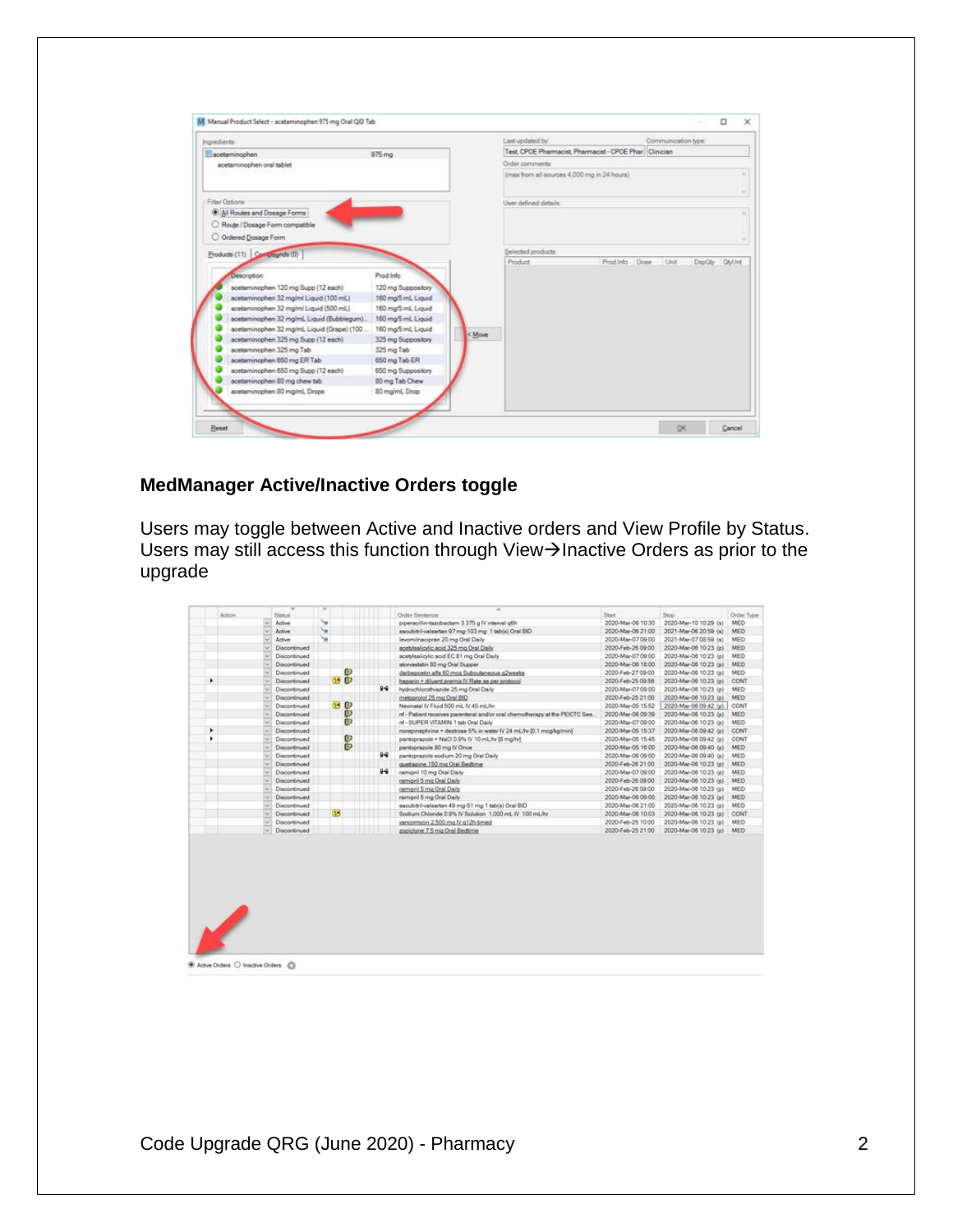| Status<br><b>Order Sentence</b><br>Order Type<br>Skop<br>Discontinued<br>2020-Feb-05 17:32<br>2020-Feb-05 17:32<br>MED<br>acetaminophen 30 mg/ml, Drops Manual Oral Once<br>2020-Feb-26 09:00<br>2020-Mar-06 10:23 (p)<br>MED<br>Discontinued<br>acetylsalicylic acid 325 mg Oral Daily<br>2020-Feb-05 18:00<br>2020-Feb-05 17.47 (p)<br>MED<br>Discontinued<br>acebisalicviic acid 325 mg Rectai forDay<br>2020-Mar-07 09:00<br>Discontinued<br>acetylsalicylic acid EC 81 mg Oral Daily<br>2020-Mar-06 10:23 (p)<br>MED<br>acetdsaliovic acid EC 81 mg Oral Daily<br>2020-Jan-13 13:03<br>2020-Feb-21 14:37 (p)<br>MED<br>Discontinued<br>2020-Feb-21 14:37 (p)<br>Discontinued<br>siprazolam 0.25 mg Oral Thursday<br>2020-Jan-23 09:00<br>MED<br>2020-Mar-06 18:00<br>2020-Mar-06 10:23 (p)<br>MED<br>Discontinued<br>atonisatatin 80 mg Oral Supper<br>$\boldsymbol{v}$<br>2020-Mar-06 10:23 (p)<br>darbezoetin alfa 60 moa Buboutaneous silweeks<br>2020-Feb-27 09:00<br>MED<br>Discontinued<br>Discontinued<br>digasin 0.125 mg Oral Daily<br>2020-Feb-26 09:00<br>2020-Feb-25 10:41 (p)<br>MED<br>Discontinued<br>2020-Jan-10 22:00<br>2020-Feb-2114:38 (p)<br>MED<br>encropperin 30 mg Subcuteneous g12h timed<br>o<br>2020-Feb-21 14:38 (p)<br>Discontinued<br>2020-Jan-10 10:15<br>MED<br>enciosoparin 75 mg Subcutaneous intense g24h<br>Discontinued<br>2020-Jan-13 09:00<br>2020-Feb-21 14:37 (p)<br>MED<br>gabapentin 100 mg Oral TID<br>œ<br>2020-Feb-25 09:56<br>2020-Mar-06 10:23 (a)<br>CONT<br>Disnontinued<br>bepacin . diluent premix IV Rate as per protocol<br>2020-Feb-25 09:48<br>2020-Feb-25 09:56 (p)<br>Discontinued<br>heparin premix General . Diluent - Premixed IV Rate as per protocol<br>$9 - 4$<br>Discontinued<br>hydrochlorothiazide 25 mg Oral Daily<br>2020-Mar-07 09:00<br>2020-Mar-06 10:23 (p)<br>MED<br>2020-Jan-13 09:00<br>2020-Feb-21 14:37 (p)<br>MED<br>Discontinued<br>metoproloi 100 mig Oral BID<br>Discontinued<br>metoproiol 25 mg Oral EID<br>2020-Feb-25 21:00<br>2020-Mar-06 10:23 (p)<br>MED<br>D<br>2020-Mar-05 15:52<br>2020-Mar-06 09:42 (p)<br>CONT<br>Discontinued<br>Neonatal IV Fluid 500 ml, IV 45 ml, Iv<br>ω<br>2020-Mar-06 09:39<br>2020-Mar-06 10:23 (p)<br>Discontinued<br>rd - Patient receives parenteral and/or oral chemotherapy at the PEICTC See<br>MED<br>Ø<br>Discontinued<br>rd - SUPER VITAMIN 1 tab Oral Daily<br>2020-Mar-07 09:00<br>2020-Mar-06 10:23 (p)<br>MED<br>2020-Mar-05 15:37<br>2020-Mar-06 09:42 (p)<br>Discontinued<br>norepinephrine · dextrose 5% in water IV 24 mL/hr (0.1 mogligimin)<br>CONT<br>Discontinued<br>pantoprazole + NaCl 0.9% IV 10 mL/hr (8 mg/hr)<br>2020-Mar-05 15:45<br>2020-Mar-06 09:42 (p)<br>CONT<br>D<br>CONT<br>2020-Jan-10 08:22<br>2020-Feb-21 14:37 (p)<br>Discontinued<br>partoprazole + NaCl 0.9% IV 10 mL/br III ma/hr)<br>$\boldsymbol{v}$<br>2020-Mar-05 16:00<br>2020-Mar-06 09:40 (p)<br>Discontinued<br>pantoprazole 80 mg IV Once<br>MED<br>94<br>Discontinued<br>pantoprazole magnesium 40 mg Oral Daily<br>2020-Jan-15 09:00<br>2020-Feb-21 14:38 (p)<br>MED<br>Discontinued<br>2020-Jan-11 09:00<br>2020-Feb-21 14:38 (p)<br>MED<br>pantoprazole magnesium 40 mg Oral Daily<br>$4 - 4$<br>2020-Mar-06 09:00<br>Discontinued<br>pantoprazole sodium 20 mg Oral Daily<br>2020-Mar-06 09:40 (p)<br>MED<br>D<br>2020-Feb-26 09:00<br>2020-Feb-25 10:17<br>MED<br>Discontinued<br>PassMed - acetylsalicylic acid 325 mg Oral Daily<br>ěeo<br>2020-Feb-25 21:00<br>2020-Feb-25 10:18<br>MED<br>Discontinued<br>PassMed - metoproloi 25 mg Oral BID<br>Discontinued<br>PassMed - polyethylene givcol 3350 (no electrolytes) 17 g Oral Daily<br>2020-Feb-26 09:00<br>2020-Feb-25 10:10<br>MED<br>Discontinued<br>2020-Feb-26 09:00<br>2020-Feb-25 10:19<br>MED<br>PassMed - ramipril 5 mg Oral Daily<br>2020-Feb-25 21:00<br>2020-Feb-25 10:20<br>MED<br>Discontinued<br>œ<br>PassMed - zopicione 7.5 mg Oral Bedtime<br>2020-Feb-26 09:00<br>2020-Feb-25 10:20 (p)<br>MED<br>Discontinued<br>polyethylene glycol 3350 (no electrolytes) 17 g Oral Daily<br>2020-Feb-26 21:00<br>2020-Mar-06 10:23 (p)<br>MED<br>Discontinued<br>quetiagine 150 mg Oral Bedtime<br>$^{2-2}$<br>Discontinued<br>remipril 10 mg Oral Daily<br>2020-Mar-07 09:00<br>2020-Mar-06 10:23 (p)<br>MED<br>Discontinued<br>ramipril 5 mg Oral Daily<br>2020-Feb-26 09:00<br>2020-Mar-06 10:23 (p)<br>MED<br>ramipril 5 mg Oral Daily<br>2020-Mar-06 09:00<br>2020-Mar-06 10:23 (p)<br>MED<br>Discontinued<br>Discontinued<br>2020-Feb-26 09:00<br>2020-Mar-06 10:23 (p)<br>MED<br>ramipol 5 mg Oral Daily<br>2020-Mar-06 21:00<br>2020-Mar-06 10:23 (p)<br>sacubitri-valastan 49 mo 51 mo 1 tabla) Oral BID<br>MED<br>Discontinued<br>Sodium Chloride 0.9% IV Solution 1.000 mL IV 100 mL/hr<br>2020-Mar-06 10:03<br>2020 Mar 06 10:23 (p)<br>Discontinued<br>CONT<br>Order Ser<br>Action<br><b>Status</b><br>Start<br>Stop<br>Order Type<br>в<br>æ<br>eparin Dose as per protocol IV Unscheduled<br>2020-Mar-06 10:55<br>2020-Mar-13 11:54 (s)<br><b>MED</b><br>Active<br>d G<br>2020-Mar-06 10:55<br>Active<br>heparin premix General + Diluent - Premixed IV Rate as per protocol<br>2021-Mar-06 10:54 (s)<br><b>CONT</b><br>D<br>Active<br>pantoprazole + NaCl 0.9% IV 10 mL/hr [8 mg/hr]<br>2020-Mar 06 10:39<br>2021-Mar-06 10:38 (s)<br><b>CONT</b><br>日用<br>2020-Mar-06 22:45<br>$\vee$<br>Active<br>vancomerin 2.000 mg M intensit g12h<br>2020-Mar-10 22:44 (s)<br><b>MED</b><br>M View Profile by Status<br>2020-Mar-06 10:23 (p)<br>Discontinued<br><b>MED</b><br>Discontinued<br>2020-Mar-06 10:23 (p)<br><b>MED</b><br>View profile by the following filter(s):<br>2020-Mar-06 10:23 (p)<br><b>MED</b><br>Discontinued<br>$\ddot{\phantom{0}}$<br>Discontinued<br>2020-Mar-06 10:23 (p)<br><b>MED</b><br>Discontinued<br>Beginning date: 2020-Feb-05 + 00:00<br>G<br>2020-Mar-06 10:23 (p)<br>CONT<br>Discontinued<br><b>⊡</b> Canceled<br>Discontinued<br>2020-Mar-06 10:23 (p)<br><b>MED</b><br>$\vee$<br>Ending date: 2020-Mar-06 + 23:59<br>Voided with administrations<br>2020-Mar-06 10:23 (p)<br><b>MED</b><br>Discontinued<br>Ħ<br>$\vee$<br>Discontinued<br>2020-Mar-06 09:42 (p)<br>CONT<br><b><math>\boxdot</math></b> Voided without administrations<br>2020-Mar-06 10:23 (p)<br>Discontinued<br><b>MED</b><br>$\ddot{\phantom{0}}$<br>Discontinued<br>2020-Mar-06 10 23 (p)<br>MED<br>2020-Mar-06 09:42 (p)<br>CONT<br><b>Discontinued</b><br>Ayailable Contributor Systems:<br>Selected Contributor Systems:<br>$\checkmark$<br><b>Discontinued</b><br>2020-Mar-06 09:42 (p)<br><b>CONT</b><br>%%%<br>(None)<br>2020-Mar-06 09:40 (p)<br><b>Discontinued</b><br><b>MED</b><br>3M Australia<br>R<br><b>Discontinued</b><br>3M Canadian Coding and Reimbursement<br>2020-Mar-06 11:00 (p)<br><b>MED</b><br>3M CODING AND REIMBURSEMENT<br>2020-Mar-06 09:40 (p)<br>Discontinued<br><b>MED</b><br><b>3M DialeCT</b><br>$\ddot{\phantom{0}}$<br><b>Discontin</b> ted<br>2020-Mar-06 10:23 (p)<br><b>MED</b><br>Move ><br>3M 32<br>2020-Mar-06 10 23 (p)<br><b>MED</b><br>Discontinued<br><b>AMA</b><br>2020-Mar-06 19:23 (p)<br>Discontinued<br>MED<br>ANS<br>Select All<br>2020-Mar-06 10:23 (p)<br>Discontinued<br>APA<br>MED<br>APHIST<br>2020-Mar-06 10:23 (p)<br>$\vee$<br><b>MED</b><br>Discontinued<br>ASA<br>2020-Mar-06 10:23 (p)<br>MED<br>Discontinued<br>ASCEND HIT L.L.C<br>×<br>2020-Mar-06 10:23 (p)<br><b>CONT</b><br>Discontinued<br>Australian Dental Association<br>÷<br>2020-Mar-06 10:37 (p)<br><b>MED</b><br>Discontinued<br>2020-Mar-06 10:23 (p)<br>MED<br>Discontinued<br>QK<br>Cancel<br>2020-Mar-06 10:23 (p)<br>$\vee$<br>Discontinued<br><b>MED</b> | Active Orders (@ Inactive Orders   {C}<br>×<br>٠ |  |  |  |      |
|-----------------------------------------------------------------------------------------------------------------------------------------------------------------------------------------------------------------------------------------------------------------------------------------------------------------------------------------------------------------------------------------------------------------------------------------------------------------------------------------------------------------------------------------------------------------------------------------------------------------------------------------------------------------------------------------------------------------------------------------------------------------------------------------------------------------------------------------------------------------------------------------------------------------------------------------------------------------------------------------------------------------------------------------------------------------------------------------------------------------------------------------------------------------------------------------------------------------------------------------------------------------------------------------------------------------------------------------------------------------------------------------------------------------------------------------------------------------------------------------------------------------------------------------------------------------------------------------------------------------------------------------------------------------------------------------------------------------------------------------------------------------------------------------------------------------------------------------------------------------------------------------------------------------------------------------------------------------------------------------------------------------------------------------------------------------------------------------------------------------------------------------------------------------------------------------------------------------------------------------------------------------------------------------------------------------------------------------------------------------------------------------------------------------------------------------------------------------------------------------------------------------------------------------------------------------------------------------------------------------------------------------------------------------------------------------------------------------------------------------------------------------------------------------------------------------------------------------------------------------------------------------------------------------------------------------------------------------------------------------------------------------------------------------------------------------------------------------------------------------------------------------------------------------------------------------------------------------------------------------------------------------------------------------------------------------------------------------------------------------------------------------------------------------------------------------------------------------------------------------------------------------------------------------------------------------------------------------------------------------------------------------------------------------------------------------------------------------------------------------------------------------------------------------------------------------------------------------------------------------------------------------------------------------------------------------------------------------------------------------------------------------------------------------------------------------------------------------------------------------------------------------------------------------------------------------------------------------------------------------------------------------------------------------------------------------------------------------------------------------------------------------------------------------------------------------------------------------------------------------------------------------------------------------------------------------------------------------------------------------------------------------------------------------------------------------------------------------------------------------------------------------------------------------------------------------------------------------------------------------------------------------------------------------------------------------------------------------------------------------------------------------------------------------------------------------------------------------------------------------------------------------------------------------------------------------------------------------------------------------------------------------------------------------------------------------------------------------------------------------------------------------------------------------------------------------------------------------------------------------------------------------------------------------------------------------------------------------------------------------------------------------------------------------------------------------------------------------------------------------------------------------------------------------------------------------------------------------------------------------------------------------------------------------------------------------------------------------------------------------------------------------------------------------------------------------------------------------------------------------------------------------------------------------------------------------------------------------------------------------------------------------------------------------------------------------------------------------------------------------------------------------------------------------------------------------------------------------------------------------------------------------------------------------------------------------------------------------------------------------------------------------------------------------------------------------------------------------------------------------------------------------------------------------------------------------------------------------------------------------------------------------------------------------------------------------------------------------------------------------------------------------------------------------------------------------------------------------------------------------------------------------------------------------------------------------------------------------------------------------------------------------------------------------------------------------------------------------------------------------------------------------------------------------------------------------------------------------------------------------------------------------------------------------------------------------------------------------------------------------------------------------------------------------------------------------------------------------|--------------------------------------------------|--|--|--|------|
|                                                                                                                                                                                                                                                                                                                                                                                                                                                                                                                                                                                                                                                                                                                                                                                                                                                                                                                                                                                                                                                                                                                                                                                                                                                                                                                                                                                                                                                                                                                                                                                                                                                                                                                                                                                                                                                                                                                                                                                                                                                                                                                                                                                                                                                                                                                                                                                                                                                                                                                                                                                                                                                                                                                                                                                                                                                                                                                                                                                                                                                                                                                                                                                                                                                                                                                                                                                                                                                                                                                                                                                                                                                                                                                                                                                                                                                                                                                                                                                                                                                                                                                                                                                                                                                                                                                                                                                                                                                                                                                                                                                                                                                                                                                                                                                                                                                                                                                                                                                                                                                                                                                                                                                                                                                                                                                                                                                                                                                                                                                                                                                                                                                                                                                                                                                                                                                                                                                                                                                                                                                                                                                                                                                                                                                                                                                                                                                                                                                                                                                                                                                                                                                                                                                                                                                                                                                                                                                                                                                                                                                                                                                                                                                                                                                                                                                                                                                                                                                                                                                                                                                                                                                                                                                 |                                                  |  |  |  |      |
|                                                                                                                                                                                                                                                                                                                                                                                                                                                                                                                                                                                                                                                                                                                                                                                                                                                                                                                                                                                                                                                                                                                                                                                                                                                                                                                                                                                                                                                                                                                                                                                                                                                                                                                                                                                                                                                                                                                                                                                                                                                                                                                                                                                                                                                                                                                                                                                                                                                                                                                                                                                                                                                                                                                                                                                                                                                                                                                                                                                                                                                                                                                                                                                                                                                                                                                                                                                                                                                                                                                                                                                                                                                                                                                                                                                                                                                                                                                                                                                                                                                                                                                                                                                                                                                                                                                                                                                                                                                                                                                                                                                                                                                                                                                                                                                                                                                                                                                                                                                                                                                                                                                                                                                                                                                                                                                                                                                                                                                                                                                                                                                                                                                                                                                                                                                                                                                                                                                                                                                                                                                                                                                                                                                                                                                                                                                                                                                                                                                                                                                                                                                                                                                                                                                                                                                                                                                                                                                                                                                                                                                                                                                                                                                                                                                                                                                                                                                                                                                                                                                                                                                                                                                                                                                 |                                                  |  |  |  |      |
|                                                                                                                                                                                                                                                                                                                                                                                                                                                                                                                                                                                                                                                                                                                                                                                                                                                                                                                                                                                                                                                                                                                                                                                                                                                                                                                                                                                                                                                                                                                                                                                                                                                                                                                                                                                                                                                                                                                                                                                                                                                                                                                                                                                                                                                                                                                                                                                                                                                                                                                                                                                                                                                                                                                                                                                                                                                                                                                                                                                                                                                                                                                                                                                                                                                                                                                                                                                                                                                                                                                                                                                                                                                                                                                                                                                                                                                                                                                                                                                                                                                                                                                                                                                                                                                                                                                                                                                                                                                                                                                                                                                                                                                                                                                                                                                                                                                                                                                                                                                                                                                                                                                                                                                                                                                                                                                                                                                                                                                                                                                                                                                                                                                                                                                                                                                                                                                                                                                                                                                                                                                                                                                                                                                                                                                                                                                                                                                                                                                                                                                                                                                                                                                                                                                                                                                                                                                                                                                                                                                                                                                                                                                                                                                                                                                                                                                                                                                                                                                                                                                                                                                                                                                                                                                 |                                                  |  |  |  |      |
|                                                                                                                                                                                                                                                                                                                                                                                                                                                                                                                                                                                                                                                                                                                                                                                                                                                                                                                                                                                                                                                                                                                                                                                                                                                                                                                                                                                                                                                                                                                                                                                                                                                                                                                                                                                                                                                                                                                                                                                                                                                                                                                                                                                                                                                                                                                                                                                                                                                                                                                                                                                                                                                                                                                                                                                                                                                                                                                                                                                                                                                                                                                                                                                                                                                                                                                                                                                                                                                                                                                                                                                                                                                                                                                                                                                                                                                                                                                                                                                                                                                                                                                                                                                                                                                                                                                                                                                                                                                                                                                                                                                                                                                                                                                                                                                                                                                                                                                                                                                                                                                                                                                                                                                                                                                                                                                                                                                                                                                                                                                                                                                                                                                                                                                                                                                                                                                                                                                                                                                                                                                                                                                                                                                                                                                                                                                                                                                                                                                                                                                                                                                                                                                                                                                                                                                                                                                                                                                                                                                                                                                                                                                                                                                                                                                                                                                                                                                                                                                                                                                                                                                                                                                                                                                 |                                                  |  |  |  |      |
|                                                                                                                                                                                                                                                                                                                                                                                                                                                                                                                                                                                                                                                                                                                                                                                                                                                                                                                                                                                                                                                                                                                                                                                                                                                                                                                                                                                                                                                                                                                                                                                                                                                                                                                                                                                                                                                                                                                                                                                                                                                                                                                                                                                                                                                                                                                                                                                                                                                                                                                                                                                                                                                                                                                                                                                                                                                                                                                                                                                                                                                                                                                                                                                                                                                                                                                                                                                                                                                                                                                                                                                                                                                                                                                                                                                                                                                                                                                                                                                                                                                                                                                                                                                                                                                                                                                                                                                                                                                                                                                                                                                                                                                                                                                                                                                                                                                                                                                                                                                                                                                                                                                                                                                                                                                                                                                                                                                                                                                                                                                                                                                                                                                                                                                                                                                                                                                                                                                                                                                                                                                                                                                                                                                                                                                                                                                                                                                                                                                                                                                                                                                                                                                                                                                                                                                                                                                                                                                                                                                                                                                                                                                                                                                                                                                                                                                                                                                                                                                                                                                                                                                                                                                                                                                 |                                                  |  |  |  |      |
|                                                                                                                                                                                                                                                                                                                                                                                                                                                                                                                                                                                                                                                                                                                                                                                                                                                                                                                                                                                                                                                                                                                                                                                                                                                                                                                                                                                                                                                                                                                                                                                                                                                                                                                                                                                                                                                                                                                                                                                                                                                                                                                                                                                                                                                                                                                                                                                                                                                                                                                                                                                                                                                                                                                                                                                                                                                                                                                                                                                                                                                                                                                                                                                                                                                                                                                                                                                                                                                                                                                                                                                                                                                                                                                                                                                                                                                                                                                                                                                                                                                                                                                                                                                                                                                                                                                                                                                                                                                                                                                                                                                                                                                                                                                                                                                                                                                                                                                                                                                                                                                                                                                                                                                                                                                                                                                                                                                                                                                                                                                                                                                                                                                                                                                                                                                                                                                                                                                                                                                                                                                                                                                                                                                                                                                                                                                                                                                                                                                                                                                                                                                                                                                                                                                                                                                                                                                                                                                                                                                                                                                                                                                                                                                                                                                                                                                                                                                                                                                                                                                                                                                                                                                                                                                 |                                                  |  |  |  |      |
|                                                                                                                                                                                                                                                                                                                                                                                                                                                                                                                                                                                                                                                                                                                                                                                                                                                                                                                                                                                                                                                                                                                                                                                                                                                                                                                                                                                                                                                                                                                                                                                                                                                                                                                                                                                                                                                                                                                                                                                                                                                                                                                                                                                                                                                                                                                                                                                                                                                                                                                                                                                                                                                                                                                                                                                                                                                                                                                                                                                                                                                                                                                                                                                                                                                                                                                                                                                                                                                                                                                                                                                                                                                                                                                                                                                                                                                                                                                                                                                                                                                                                                                                                                                                                                                                                                                                                                                                                                                                                                                                                                                                                                                                                                                                                                                                                                                                                                                                                                                                                                                                                                                                                                                                                                                                                                                                                                                                                                                                                                                                                                                                                                                                                                                                                                                                                                                                                                                                                                                                                                                                                                                                                                                                                                                                                                                                                                                                                                                                                                                                                                                                                                                                                                                                                                                                                                                                                                                                                                                                                                                                                                                                                                                                                                                                                                                                                                                                                                                                                                                                                                                                                                                                                                                 |                                                  |  |  |  |      |
|                                                                                                                                                                                                                                                                                                                                                                                                                                                                                                                                                                                                                                                                                                                                                                                                                                                                                                                                                                                                                                                                                                                                                                                                                                                                                                                                                                                                                                                                                                                                                                                                                                                                                                                                                                                                                                                                                                                                                                                                                                                                                                                                                                                                                                                                                                                                                                                                                                                                                                                                                                                                                                                                                                                                                                                                                                                                                                                                                                                                                                                                                                                                                                                                                                                                                                                                                                                                                                                                                                                                                                                                                                                                                                                                                                                                                                                                                                                                                                                                                                                                                                                                                                                                                                                                                                                                                                                                                                                                                                                                                                                                                                                                                                                                                                                                                                                                                                                                                                                                                                                                                                                                                                                                                                                                                                                                                                                                                                                                                                                                                                                                                                                                                                                                                                                                                                                                                                                                                                                                                                                                                                                                                                                                                                                                                                                                                                                                                                                                                                                                                                                                                                                                                                                                                                                                                                                                                                                                                                                                                                                                                                                                                                                                                                                                                                                                                                                                                                                                                                                                                                                                                                                                                                                 |                                                  |  |  |  |      |
|                                                                                                                                                                                                                                                                                                                                                                                                                                                                                                                                                                                                                                                                                                                                                                                                                                                                                                                                                                                                                                                                                                                                                                                                                                                                                                                                                                                                                                                                                                                                                                                                                                                                                                                                                                                                                                                                                                                                                                                                                                                                                                                                                                                                                                                                                                                                                                                                                                                                                                                                                                                                                                                                                                                                                                                                                                                                                                                                                                                                                                                                                                                                                                                                                                                                                                                                                                                                                                                                                                                                                                                                                                                                                                                                                                                                                                                                                                                                                                                                                                                                                                                                                                                                                                                                                                                                                                                                                                                                                                                                                                                                                                                                                                                                                                                                                                                                                                                                                                                                                                                                                                                                                                                                                                                                                                                                                                                                                                                                                                                                                                                                                                                                                                                                                                                                                                                                                                                                                                                                                                                                                                                                                                                                                                                                                                                                                                                                                                                                                                                                                                                                                                                                                                                                                                                                                                                                                                                                                                                                                                                                                                                                                                                                                                                                                                                                                                                                                                                                                                                                                                                                                                                                                                                 |                                                  |  |  |  |      |
|                                                                                                                                                                                                                                                                                                                                                                                                                                                                                                                                                                                                                                                                                                                                                                                                                                                                                                                                                                                                                                                                                                                                                                                                                                                                                                                                                                                                                                                                                                                                                                                                                                                                                                                                                                                                                                                                                                                                                                                                                                                                                                                                                                                                                                                                                                                                                                                                                                                                                                                                                                                                                                                                                                                                                                                                                                                                                                                                                                                                                                                                                                                                                                                                                                                                                                                                                                                                                                                                                                                                                                                                                                                                                                                                                                                                                                                                                                                                                                                                                                                                                                                                                                                                                                                                                                                                                                                                                                                                                                                                                                                                                                                                                                                                                                                                                                                                                                                                                                                                                                                                                                                                                                                                                                                                                                                                                                                                                                                                                                                                                                                                                                                                                                                                                                                                                                                                                                                                                                                                                                                                                                                                                                                                                                                                                                                                                                                                                                                                                                                                                                                                                                                                                                                                                                                                                                                                                                                                                                                                                                                                                                                                                                                                                                                                                                                                                                                                                                                                                                                                                                                                                                                                                                                 |                                                  |  |  |  |      |
|                                                                                                                                                                                                                                                                                                                                                                                                                                                                                                                                                                                                                                                                                                                                                                                                                                                                                                                                                                                                                                                                                                                                                                                                                                                                                                                                                                                                                                                                                                                                                                                                                                                                                                                                                                                                                                                                                                                                                                                                                                                                                                                                                                                                                                                                                                                                                                                                                                                                                                                                                                                                                                                                                                                                                                                                                                                                                                                                                                                                                                                                                                                                                                                                                                                                                                                                                                                                                                                                                                                                                                                                                                                                                                                                                                                                                                                                                                                                                                                                                                                                                                                                                                                                                                                                                                                                                                                                                                                                                                                                                                                                                                                                                                                                                                                                                                                                                                                                                                                                                                                                                                                                                                                                                                                                                                                                                                                                                                                                                                                                                                                                                                                                                                                                                                                                                                                                                                                                                                                                                                                                                                                                                                                                                                                                                                                                                                                                                                                                                                                                                                                                                                                                                                                                                                                                                                                                                                                                                                                                                                                                                                                                                                                                                                                                                                                                                                                                                                                                                                                                                                                                                                                                                                                 |                                                  |  |  |  |      |
|                                                                                                                                                                                                                                                                                                                                                                                                                                                                                                                                                                                                                                                                                                                                                                                                                                                                                                                                                                                                                                                                                                                                                                                                                                                                                                                                                                                                                                                                                                                                                                                                                                                                                                                                                                                                                                                                                                                                                                                                                                                                                                                                                                                                                                                                                                                                                                                                                                                                                                                                                                                                                                                                                                                                                                                                                                                                                                                                                                                                                                                                                                                                                                                                                                                                                                                                                                                                                                                                                                                                                                                                                                                                                                                                                                                                                                                                                                                                                                                                                                                                                                                                                                                                                                                                                                                                                                                                                                                                                                                                                                                                                                                                                                                                                                                                                                                                                                                                                                                                                                                                                                                                                                                                                                                                                                                                                                                                                                                                                                                                                                                                                                                                                                                                                                                                                                                                                                                                                                                                                                                                                                                                                                                                                                                                                                                                                                                                                                                                                                                                                                                                                                                                                                                                                                                                                                                                                                                                                                                                                                                                                                                                                                                                                                                                                                                                                                                                                                                                                                                                                                                                                                                                                                                 |                                                  |  |  |  |      |
|                                                                                                                                                                                                                                                                                                                                                                                                                                                                                                                                                                                                                                                                                                                                                                                                                                                                                                                                                                                                                                                                                                                                                                                                                                                                                                                                                                                                                                                                                                                                                                                                                                                                                                                                                                                                                                                                                                                                                                                                                                                                                                                                                                                                                                                                                                                                                                                                                                                                                                                                                                                                                                                                                                                                                                                                                                                                                                                                                                                                                                                                                                                                                                                                                                                                                                                                                                                                                                                                                                                                                                                                                                                                                                                                                                                                                                                                                                                                                                                                                                                                                                                                                                                                                                                                                                                                                                                                                                                                                                                                                                                                                                                                                                                                                                                                                                                                                                                                                                                                                                                                                                                                                                                                                                                                                                                                                                                                                                                                                                                                                                                                                                                                                                                                                                                                                                                                                                                                                                                                                                                                                                                                                                                                                                                                                                                                                                                                                                                                                                                                                                                                                                                                                                                                                                                                                                                                                                                                                                                                                                                                                                                                                                                                                                                                                                                                                                                                                                                                                                                                                                                                                                                                                                                 |                                                  |  |  |  |      |
|                                                                                                                                                                                                                                                                                                                                                                                                                                                                                                                                                                                                                                                                                                                                                                                                                                                                                                                                                                                                                                                                                                                                                                                                                                                                                                                                                                                                                                                                                                                                                                                                                                                                                                                                                                                                                                                                                                                                                                                                                                                                                                                                                                                                                                                                                                                                                                                                                                                                                                                                                                                                                                                                                                                                                                                                                                                                                                                                                                                                                                                                                                                                                                                                                                                                                                                                                                                                                                                                                                                                                                                                                                                                                                                                                                                                                                                                                                                                                                                                                                                                                                                                                                                                                                                                                                                                                                                                                                                                                                                                                                                                                                                                                                                                                                                                                                                                                                                                                                                                                                                                                                                                                                                                                                                                                                                                                                                                                                                                                                                                                                                                                                                                                                                                                                                                                                                                                                                                                                                                                                                                                                                                                                                                                                                                                                                                                                                                                                                                                                                                                                                                                                                                                                                                                                                                                                                                                                                                                                                                                                                                                                                                                                                                                                                                                                                                                                                                                                                                                                                                                                                                                                                                                                                 |                                                  |  |  |  |      |
|                                                                                                                                                                                                                                                                                                                                                                                                                                                                                                                                                                                                                                                                                                                                                                                                                                                                                                                                                                                                                                                                                                                                                                                                                                                                                                                                                                                                                                                                                                                                                                                                                                                                                                                                                                                                                                                                                                                                                                                                                                                                                                                                                                                                                                                                                                                                                                                                                                                                                                                                                                                                                                                                                                                                                                                                                                                                                                                                                                                                                                                                                                                                                                                                                                                                                                                                                                                                                                                                                                                                                                                                                                                                                                                                                                                                                                                                                                                                                                                                                                                                                                                                                                                                                                                                                                                                                                                                                                                                                                                                                                                                                                                                                                                                                                                                                                                                                                                                                                                                                                                                                                                                                                                                                                                                                                                                                                                                                                                                                                                                                                                                                                                                                                                                                                                                                                                                                                                                                                                                                                                                                                                                                                                                                                                                                                                                                                                                                                                                                                                                                                                                                                                                                                                                                                                                                                                                                                                                                                                                                                                                                                                                                                                                                                                                                                                                                                                                                                                                                                                                                                                                                                                                                                                 |                                                  |  |  |  |      |
|                                                                                                                                                                                                                                                                                                                                                                                                                                                                                                                                                                                                                                                                                                                                                                                                                                                                                                                                                                                                                                                                                                                                                                                                                                                                                                                                                                                                                                                                                                                                                                                                                                                                                                                                                                                                                                                                                                                                                                                                                                                                                                                                                                                                                                                                                                                                                                                                                                                                                                                                                                                                                                                                                                                                                                                                                                                                                                                                                                                                                                                                                                                                                                                                                                                                                                                                                                                                                                                                                                                                                                                                                                                                                                                                                                                                                                                                                                                                                                                                                                                                                                                                                                                                                                                                                                                                                                                                                                                                                                                                                                                                                                                                                                                                                                                                                                                                                                                                                                                                                                                                                                                                                                                                                                                                                                                                                                                                                                                                                                                                                                                                                                                                                                                                                                                                                                                                                                                                                                                                                                                                                                                                                                                                                                                                                                                                                                                                                                                                                                                                                                                                                                                                                                                                                                                                                                                                                                                                                                                                                                                                                                                                                                                                                                                                                                                                                                                                                                                                                                                                                                                                                                                                                                                 |                                                  |  |  |  |      |
|                                                                                                                                                                                                                                                                                                                                                                                                                                                                                                                                                                                                                                                                                                                                                                                                                                                                                                                                                                                                                                                                                                                                                                                                                                                                                                                                                                                                                                                                                                                                                                                                                                                                                                                                                                                                                                                                                                                                                                                                                                                                                                                                                                                                                                                                                                                                                                                                                                                                                                                                                                                                                                                                                                                                                                                                                                                                                                                                                                                                                                                                                                                                                                                                                                                                                                                                                                                                                                                                                                                                                                                                                                                                                                                                                                                                                                                                                                                                                                                                                                                                                                                                                                                                                                                                                                                                                                                                                                                                                                                                                                                                                                                                                                                                                                                                                                                                                                                                                                                                                                                                                                                                                                                                                                                                                                                                                                                                                                                                                                                                                                                                                                                                                                                                                                                                                                                                                                                                                                                                                                                                                                                                                                                                                                                                                                                                                                                                                                                                                                                                                                                                                                                                                                                                                                                                                                                                                                                                                                                                                                                                                                                                                                                                                                                                                                                                                                                                                                                                                                                                                                                                                                                                                                                 |                                                  |  |  |  |      |
|                                                                                                                                                                                                                                                                                                                                                                                                                                                                                                                                                                                                                                                                                                                                                                                                                                                                                                                                                                                                                                                                                                                                                                                                                                                                                                                                                                                                                                                                                                                                                                                                                                                                                                                                                                                                                                                                                                                                                                                                                                                                                                                                                                                                                                                                                                                                                                                                                                                                                                                                                                                                                                                                                                                                                                                                                                                                                                                                                                                                                                                                                                                                                                                                                                                                                                                                                                                                                                                                                                                                                                                                                                                                                                                                                                                                                                                                                                                                                                                                                                                                                                                                                                                                                                                                                                                                                                                                                                                                                                                                                                                                                                                                                                                                                                                                                                                                                                                                                                                                                                                                                                                                                                                                                                                                                                                                                                                                                                                                                                                                                                                                                                                                                                                                                                                                                                                                                                                                                                                                                                                                                                                                                                                                                                                                                                                                                                                                                                                                                                                                                                                                                                                                                                                                                                                                                                                                                                                                                                                                                                                                                                                                                                                                                                                                                                                                                                                                                                                                                                                                                                                                                                                                                                                 |                                                  |  |  |  |      |
|                                                                                                                                                                                                                                                                                                                                                                                                                                                                                                                                                                                                                                                                                                                                                                                                                                                                                                                                                                                                                                                                                                                                                                                                                                                                                                                                                                                                                                                                                                                                                                                                                                                                                                                                                                                                                                                                                                                                                                                                                                                                                                                                                                                                                                                                                                                                                                                                                                                                                                                                                                                                                                                                                                                                                                                                                                                                                                                                                                                                                                                                                                                                                                                                                                                                                                                                                                                                                                                                                                                                                                                                                                                                                                                                                                                                                                                                                                                                                                                                                                                                                                                                                                                                                                                                                                                                                                                                                                                                                                                                                                                                                                                                                                                                                                                                                                                                                                                                                                                                                                                                                                                                                                                                                                                                                                                                                                                                                                                                                                                                                                                                                                                                                                                                                                                                                                                                                                                                                                                                                                                                                                                                                                                                                                                                                                                                                                                                                                                                                                                                                                                                                                                                                                                                                                                                                                                                                                                                                                                                                                                                                                                                                                                                                                                                                                                                                                                                                                                                                                                                                                                                                                                                                                                 |                                                  |  |  |  |      |
|                                                                                                                                                                                                                                                                                                                                                                                                                                                                                                                                                                                                                                                                                                                                                                                                                                                                                                                                                                                                                                                                                                                                                                                                                                                                                                                                                                                                                                                                                                                                                                                                                                                                                                                                                                                                                                                                                                                                                                                                                                                                                                                                                                                                                                                                                                                                                                                                                                                                                                                                                                                                                                                                                                                                                                                                                                                                                                                                                                                                                                                                                                                                                                                                                                                                                                                                                                                                                                                                                                                                                                                                                                                                                                                                                                                                                                                                                                                                                                                                                                                                                                                                                                                                                                                                                                                                                                                                                                                                                                                                                                                                                                                                                                                                                                                                                                                                                                                                                                                                                                                                                                                                                                                                                                                                                                                                                                                                                                                                                                                                                                                                                                                                                                                                                                                                                                                                                                                                                                                                                                                                                                                                                                                                                                                                                                                                                                                                                                                                                                                                                                                                                                                                                                                                                                                                                                                                                                                                                                                                                                                                                                                                                                                                                                                                                                                                                                                                                                                                                                                                                                                                                                                                                                                 |                                                  |  |  |  |      |
|                                                                                                                                                                                                                                                                                                                                                                                                                                                                                                                                                                                                                                                                                                                                                                                                                                                                                                                                                                                                                                                                                                                                                                                                                                                                                                                                                                                                                                                                                                                                                                                                                                                                                                                                                                                                                                                                                                                                                                                                                                                                                                                                                                                                                                                                                                                                                                                                                                                                                                                                                                                                                                                                                                                                                                                                                                                                                                                                                                                                                                                                                                                                                                                                                                                                                                                                                                                                                                                                                                                                                                                                                                                                                                                                                                                                                                                                                                                                                                                                                                                                                                                                                                                                                                                                                                                                                                                                                                                                                                                                                                                                                                                                                                                                                                                                                                                                                                                                                                                                                                                                                                                                                                                                                                                                                                                                                                                                                                                                                                                                                                                                                                                                                                                                                                                                                                                                                                                                                                                                                                                                                                                                                                                                                                                                                                                                                                                                                                                                                                                                                                                                                                                                                                                                                                                                                                                                                                                                                                                                                                                                                                                                                                                                                                                                                                                                                                                                                                                                                                                                                                                                                                                                                                                 |                                                  |  |  |  | CONT |
|                                                                                                                                                                                                                                                                                                                                                                                                                                                                                                                                                                                                                                                                                                                                                                                                                                                                                                                                                                                                                                                                                                                                                                                                                                                                                                                                                                                                                                                                                                                                                                                                                                                                                                                                                                                                                                                                                                                                                                                                                                                                                                                                                                                                                                                                                                                                                                                                                                                                                                                                                                                                                                                                                                                                                                                                                                                                                                                                                                                                                                                                                                                                                                                                                                                                                                                                                                                                                                                                                                                                                                                                                                                                                                                                                                                                                                                                                                                                                                                                                                                                                                                                                                                                                                                                                                                                                                                                                                                                                                                                                                                                                                                                                                                                                                                                                                                                                                                                                                                                                                                                                                                                                                                                                                                                                                                                                                                                                                                                                                                                                                                                                                                                                                                                                                                                                                                                                                                                                                                                                                                                                                                                                                                                                                                                                                                                                                                                                                                                                                                                                                                                                                                                                                                                                                                                                                                                                                                                                                                                                                                                                                                                                                                                                                                                                                                                                                                                                                                                                                                                                                                                                                                                                                                 |                                                  |  |  |  |      |
|                                                                                                                                                                                                                                                                                                                                                                                                                                                                                                                                                                                                                                                                                                                                                                                                                                                                                                                                                                                                                                                                                                                                                                                                                                                                                                                                                                                                                                                                                                                                                                                                                                                                                                                                                                                                                                                                                                                                                                                                                                                                                                                                                                                                                                                                                                                                                                                                                                                                                                                                                                                                                                                                                                                                                                                                                                                                                                                                                                                                                                                                                                                                                                                                                                                                                                                                                                                                                                                                                                                                                                                                                                                                                                                                                                                                                                                                                                                                                                                                                                                                                                                                                                                                                                                                                                                                                                                                                                                                                                                                                                                                                                                                                                                                                                                                                                                                                                                                                                                                                                                                                                                                                                                                                                                                                                                                                                                                                                                                                                                                                                                                                                                                                                                                                                                                                                                                                                                                                                                                                                                                                                                                                                                                                                                                                                                                                                                                                                                                                                                                                                                                                                                                                                                                                                                                                                                                                                                                                                                                                                                                                                                                                                                                                                                                                                                                                                                                                                                                                                                                                                                                                                                                                                                 |                                                  |  |  |  |      |
|                                                                                                                                                                                                                                                                                                                                                                                                                                                                                                                                                                                                                                                                                                                                                                                                                                                                                                                                                                                                                                                                                                                                                                                                                                                                                                                                                                                                                                                                                                                                                                                                                                                                                                                                                                                                                                                                                                                                                                                                                                                                                                                                                                                                                                                                                                                                                                                                                                                                                                                                                                                                                                                                                                                                                                                                                                                                                                                                                                                                                                                                                                                                                                                                                                                                                                                                                                                                                                                                                                                                                                                                                                                                                                                                                                                                                                                                                                                                                                                                                                                                                                                                                                                                                                                                                                                                                                                                                                                                                                                                                                                                                                                                                                                                                                                                                                                                                                                                                                                                                                                                                                                                                                                                                                                                                                                                                                                                                                                                                                                                                                                                                                                                                                                                                                                                                                                                                                                                                                                                                                                                                                                                                                                                                                                                                                                                                                                                                                                                                                                                                                                                                                                                                                                                                                                                                                                                                                                                                                                                                                                                                                                                                                                                                                                                                                                                                                                                                                                                                                                                                                                                                                                                                                                 |                                                  |  |  |  |      |
|                                                                                                                                                                                                                                                                                                                                                                                                                                                                                                                                                                                                                                                                                                                                                                                                                                                                                                                                                                                                                                                                                                                                                                                                                                                                                                                                                                                                                                                                                                                                                                                                                                                                                                                                                                                                                                                                                                                                                                                                                                                                                                                                                                                                                                                                                                                                                                                                                                                                                                                                                                                                                                                                                                                                                                                                                                                                                                                                                                                                                                                                                                                                                                                                                                                                                                                                                                                                                                                                                                                                                                                                                                                                                                                                                                                                                                                                                                                                                                                                                                                                                                                                                                                                                                                                                                                                                                                                                                                                                                                                                                                                                                                                                                                                                                                                                                                                                                                                                                                                                                                                                                                                                                                                                                                                                                                                                                                                                                                                                                                                                                                                                                                                                                                                                                                                                                                                                                                                                                                                                                                                                                                                                                                                                                                                                                                                                                                                                                                                                                                                                                                                                                                                                                                                                                                                                                                                                                                                                                                                                                                                                                                                                                                                                                                                                                                                                                                                                                                                                                                                                                                                                                                                                                                 |                                                  |  |  |  |      |
|                                                                                                                                                                                                                                                                                                                                                                                                                                                                                                                                                                                                                                                                                                                                                                                                                                                                                                                                                                                                                                                                                                                                                                                                                                                                                                                                                                                                                                                                                                                                                                                                                                                                                                                                                                                                                                                                                                                                                                                                                                                                                                                                                                                                                                                                                                                                                                                                                                                                                                                                                                                                                                                                                                                                                                                                                                                                                                                                                                                                                                                                                                                                                                                                                                                                                                                                                                                                                                                                                                                                                                                                                                                                                                                                                                                                                                                                                                                                                                                                                                                                                                                                                                                                                                                                                                                                                                                                                                                                                                                                                                                                                                                                                                                                                                                                                                                                                                                                                                                                                                                                                                                                                                                                                                                                                                                                                                                                                                                                                                                                                                                                                                                                                                                                                                                                                                                                                                                                                                                                                                                                                                                                                                                                                                                                                                                                                                                                                                                                                                                                                                                                                                                                                                                                                                                                                                                                                                                                                                                                                                                                                                                                                                                                                                                                                                                                                                                                                                                                                                                                                                                                                                                                                                                 |                                                  |  |  |  |      |
|                                                                                                                                                                                                                                                                                                                                                                                                                                                                                                                                                                                                                                                                                                                                                                                                                                                                                                                                                                                                                                                                                                                                                                                                                                                                                                                                                                                                                                                                                                                                                                                                                                                                                                                                                                                                                                                                                                                                                                                                                                                                                                                                                                                                                                                                                                                                                                                                                                                                                                                                                                                                                                                                                                                                                                                                                                                                                                                                                                                                                                                                                                                                                                                                                                                                                                                                                                                                                                                                                                                                                                                                                                                                                                                                                                                                                                                                                                                                                                                                                                                                                                                                                                                                                                                                                                                                                                                                                                                                                                                                                                                                                                                                                                                                                                                                                                                                                                                                                                                                                                                                                                                                                                                                                                                                                                                                                                                                                                                                                                                                                                                                                                                                                                                                                                                                                                                                                                                                                                                                                                                                                                                                                                                                                                                                                                                                                                                                                                                                                                                                                                                                                                                                                                                                                                                                                                                                                                                                                                                                                                                                                                                                                                                                                                                                                                                                                                                                                                                                                                                                                                                                                                                                                                                 |                                                  |  |  |  |      |
|                                                                                                                                                                                                                                                                                                                                                                                                                                                                                                                                                                                                                                                                                                                                                                                                                                                                                                                                                                                                                                                                                                                                                                                                                                                                                                                                                                                                                                                                                                                                                                                                                                                                                                                                                                                                                                                                                                                                                                                                                                                                                                                                                                                                                                                                                                                                                                                                                                                                                                                                                                                                                                                                                                                                                                                                                                                                                                                                                                                                                                                                                                                                                                                                                                                                                                                                                                                                                                                                                                                                                                                                                                                                                                                                                                                                                                                                                                                                                                                                                                                                                                                                                                                                                                                                                                                                                                                                                                                                                                                                                                                                                                                                                                                                                                                                                                                                                                                                                                                                                                                                                                                                                                                                                                                                                                                                                                                                                                                                                                                                                                                                                                                                                                                                                                                                                                                                                                                                                                                                                                                                                                                                                                                                                                                                                                                                                                                                                                                                                                                                                                                                                                                                                                                                                                                                                                                                                                                                                                                                                                                                                                                                                                                                                                                                                                                                                                                                                                                                                                                                                                                                                                                                                                                 |                                                  |  |  |  |      |
|                                                                                                                                                                                                                                                                                                                                                                                                                                                                                                                                                                                                                                                                                                                                                                                                                                                                                                                                                                                                                                                                                                                                                                                                                                                                                                                                                                                                                                                                                                                                                                                                                                                                                                                                                                                                                                                                                                                                                                                                                                                                                                                                                                                                                                                                                                                                                                                                                                                                                                                                                                                                                                                                                                                                                                                                                                                                                                                                                                                                                                                                                                                                                                                                                                                                                                                                                                                                                                                                                                                                                                                                                                                                                                                                                                                                                                                                                                                                                                                                                                                                                                                                                                                                                                                                                                                                                                                                                                                                                                                                                                                                                                                                                                                                                                                                                                                                                                                                                                                                                                                                                                                                                                                                                                                                                                                                                                                                                                                                                                                                                                                                                                                                                                                                                                                                                                                                                                                                                                                                                                                                                                                                                                                                                                                                                                                                                                                                                                                                                                                                                                                                                                                                                                                                                                                                                                                                                                                                                                                                                                                                                                                                                                                                                                                                                                                                                                                                                                                                                                                                                                                                                                                                                                                 |                                                  |  |  |  |      |
|                                                                                                                                                                                                                                                                                                                                                                                                                                                                                                                                                                                                                                                                                                                                                                                                                                                                                                                                                                                                                                                                                                                                                                                                                                                                                                                                                                                                                                                                                                                                                                                                                                                                                                                                                                                                                                                                                                                                                                                                                                                                                                                                                                                                                                                                                                                                                                                                                                                                                                                                                                                                                                                                                                                                                                                                                                                                                                                                                                                                                                                                                                                                                                                                                                                                                                                                                                                                                                                                                                                                                                                                                                                                                                                                                                                                                                                                                                                                                                                                                                                                                                                                                                                                                                                                                                                                                                                                                                                                                                                                                                                                                                                                                                                                                                                                                                                                                                                                                                                                                                                                                                                                                                                                                                                                                                                                                                                                                                                                                                                                                                                                                                                                                                                                                                                                                                                                                                                                                                                                                                                                                                                                                                                                                                                                                                                                                                                                                                                                                                                                                                                                                                                                                                                                                                                                                                                                                                                                                                                                                                                                                                                                                                                                                                                                                                                                                                                                                                                                                                                                                                                                                                                                                                                 |                                                  |  |  |  |      |
|                                                                                                                                                                                                                                                                                                                                                                                                                                                                                                                                                                                                                                                                                                                                                                                                                                                                                                                                                                                                                                                                                                                                                                                                                                                                                                                                                                                                                                                                                                                                                                                                                                                                                                                                                                                                                                                                                                                                                                                                                                                                                                                                                                                                                                                                                                                                                                                                                                                                                                                                                                                                                                                                                                                                                                                                                                                                                                                                                                                                                                                                                                                                                                                                                                                                                                                                                                                                                                                                                                                                                                                                                                                                                                                                                                                                                                                                                                                                                                                                                                                                                                                                                                                                                                                                                                                                                                                                                                                                                                                                                                                                                                                                                                                                                                                                                                                                                                                                                                                                                                                                                                                                                                                                                                                                                                                                                                                                                                                                                                                                                                                                                                                                                                                                                                                                                                                                                                                                                                                                                                                                                                                                                                                                                                                                                                                                                                                                                                                                                                                                                                                                                                                                                                                                                                                                                                                                                                                                                                                                                                                                                                                                                                                                                                                                                                                                                                                                                                                                                                                                                                                                                                                                                                                 |                                                  |  |  |  |      |
|                                                                                                                                                                                                                                                                                                                                                                                                                                                                                                                                                                                                                                                                                                                                                                                                                                                                                                                                                                                                                                                                                                                                                                                                                                                                                                                                                                                                                                                                                                                                                                                                                                                                                                                                                                                                                                                                                                                                                                                                                                                                                                                                                                                                                                                                                                                                                                                                                                                                                                                                                                                                                                                                                                                                                                                                                                                                                                                                                                                                                                                                                                                                                                                                                                                                                                                                                                                                                                                                                                                                                                                                                                                                                                                                                                                                                                                                                                                                                                                                                                                                                                                                                                                                                                                                                                                                                                                                                                                                                                                                                                                                                                                                                                                                                                                                                                                                                                                                                                                                                                                                                                                                                                                                                                                                                                                                                                                                                                                                                                                                                                                                                                                                                                                                                                                                                                                                                                                                                                                                                                                                                                                                                                                                                                                                                                                                                                                                                                                                                                                                                                                                                                                                                                                                                                                                                                                                                                                                                                                                                                                                                                                                                                                                                                                                                                                                                                                                                                                                                                                                                                                                                                                                                                                 |                                                  |  |  |  |      |
|                                                                                                                                                                                                                                                                                                                                                                                                                                                                                                                                                                                                                                                                                                                                                                                                                                                                                                                                                                                                                                                                                                                                                                                                                                                                                                                                                                                                                                                                                                                                                                                                                                                                                                                                                                                                                                                                                                                                                                                                                                                                                                                                                                                                                                                                                                                                                                                                                                                                                                                                                                                                                                                                                                                                                                                                                                                                                                                                                                                                                                                                                                                                                                                                                                                                                                                                                                                                                                                                                                                                                                                                                                                                                                                                                                                                                                                                                                                                                                                                                                                                                                                                                                                                                                                                                                                                                                                                                                                                                                                                                                                                                                                                                                                                                                                                                                                                                                                                                                                                                                                                                                                                                                                                                                                                                                                                                                                                                                                                                                                                                                                                                                                                                                                                                                                                                                                                                                                                                                                                                                                                                                                                                                                                                                                                                                                                                                                                                                                                                                                                                                                                                                                                                                                                                                                                                                                                                                                                                                                                                                                                                                                                                                                                                                                                                                                                                                                                                                                                                                                                                                                                                                                                                                                 |                                                  |  |  |  |      |
|                                                                                                                                                                                                                                                                                                                                                                                                                                                                                                                                                                                                                                                                                                                                                                                                                                                                                                                                                                                                                                                                                                                                                                                                                                                                                                                                                                                                                                                                                                                                                                                                                                                                                                                                                                                                                                                                                                                                                                                                                                                                                                                                                                                                                                                                                                                                                                                                                                                                                                                                                                                                                                                                                                                                                                                                                                                                                                                                                                                                                                                                                                                                                                                                                                                                                                                                                                                                                                                                                                                                                                                                                                                                                                                                                                                                                                                                                                                                                                                                                                                                                                                                                                                                                                                                                                                                                                                                                                                                                                                                                                                                                                                                                                                                                                                                                                                                                                                                                                                                                                                                                                                                                                                                                                                                                                                                                                                                                                                                                                                                                                                                                                                                                                                                                                                                                                                                                                                                                                                                                                                                                                                                                                                                                                                                                                                                                                                                                                                                                                                                                                                                                                                                                                                                                                                                                                                                                                                                                                                                                                                                                                                                                                                                                                                                                                                                                                                                                                                                                                                                                                                                                                                                                                                 |                                                  |  |  |  |      |
|                                                                                                                                                                                                                                                                                                                                                                                                                                                                                                                                                                                                                                                                                                                                                                                                                                                                                                                                                                                                                                                                                                                                                                                                                                                                                                                                                                                                                                                                                                                                                                                                                                                                                                                                                                                                                                                                                                                                                                                                                                                                                                                                                                                                                                                                                                                                                                                                                                                                                                                                                                                                                                                                                                                                                                                                                                                                                                                                                                                                                                                                                                                                                                                                                                                                                                                                                                                                                                                                                                                                                                                                                                                                                                                                                                                                                                                                                                                                                                                                                                                                                                                                                                                                                                                                                                                                                                                                                                                                                                                                                                                                                                                                                                                                                                                                                                                                                                                                                                                                                                                                                                                                                                                                                                                                                                                                                                                                                                                                                                                                                                                                                                                                                                                                                                                                                                                                                                                                                                                                                                                                                                                                                                                                                                                                                                                                                                                                                                                                                                                                                                                                                                                                                                                                                                                                                                                                                                                                                                                                                                                                                                                                                                                                                                                                                                                                                                                                                                                                                                                                                                                                                                                                                                                 |                                                  |  |  |  |      |
|                                                                                                                                                                                                                                                                                                                                                                                                                                                                                                                                                                                                                                                                                                                                                                                                                                                                                                                                                                                                                                                                                                                                                                                                                                                                                                                                                                                                                                                                                                                                                                                                                                                                                                                                                                                                                                                                                                                                                                                                                                                                                                                                                                                                                                                                                                                                                                                                                                                                                                                                                                                                                                                                                                                                                                                                                                                                                                                                                                                                                                                                                                                                                                                                                                                                                                                                                                                                                                                                                                                                                                                                                                                                                                                                                                                                                                                                                                                                                                                                                                                                                                                                                                                                                                                                                                                                                                                                                                                                                                                                                                                                                                                                                                                                                                                                                                                                                                                                                                                                                                                                                                                                                                                                                                                                                                                                                                                                                                                                                                                                                                                                                                                                                                                                                                                                                                                                                                                                                                                                                                                                                                                                                                                                                                                                                                                                                                                                                                                                                                                                                                                                                                                                                                                                                                                                                                                                                                                                                                                                                                                                                                                                                                                                                                                                                                                                                                                                                                                                                                                                                                                                                                                                                                                 |                                                  |  |  |  |      |
|                                                                                                                                                                                                                                                                                                                                                                                                                                                                                                                                                                                                                                                                                                                                                                                                                                                                                                                                                                                                                                                                                                                                                                                                                                                                                                                                                                                                                                                                                                                                                                                                                                                                                                                                                                                                                                                                                                                                                                                                                                                                                                                                                                                                                                                                                                                                                                                                                                                                                                                                                                                                                                                                                                                                                                                                                                                                                                                                                                                                                                                                                                                                                                                                                                                                                                                                                                                                                                                                                                                                                                                                                                                                                                                                                                                                                                                                                                                                                                                                                                                                                                                                                                                                                                                                                                                                                                                                                                                                                                                                                                                                                                                                                                                                                                                                                                                                                                                                                                                                                                                                                                                                                                                                                                                                                                                                                                                                                                                                                                                                                                                                                                                                                                                                                                                                                                                                                                                                                                                                                                                                                                                                                                                                                                                                                                                                                                                                                                                                                                                                                                                                                                                                                                                                                                                                                                                                                                                                                                                                                                                                                                                                                                                                                                                                                                                                                                                                                                                                                                                                                                                                                                                                                                                 |                                                  |  |  |  |      |
|                                                                                                                                                                                                                                                                                                                                                                                                                                                                                                                                                                                                                                                                                                                                                                                                                                                                                                                                                                                                                                                                                                                                                                                                                                                                                                                                                                                                                                                                                                                                                                                                                                                                                                                                                                                                                                                                                                                                                                                                                                                                                                                                                                                                                                                                                                                                                                                                                                                                                                                                                                                                                                                                                                                                                                                                                                                                                                                                                                                                                                                                                                                                                                                                                                                                                                                                                                                                                                                                                                                                                                                                                                                                                                                                                                                                                                                                                                                                                                                                                                                                                                                                                                                                                                                                                                                                                                                                                                                                                                                                                                                                                                                                                                                                                                                                                                                                                                                                                                                                                                                                                                                                                                                                                                                                                                                                                                                                                                                                                                                                                                                                                                                                                                                                                                                                                                                                                                                                                                                                                                                                                                                                                                                                                                                                                                                                                                                                                                                                                                                                                                                                                                                                                                                                                                                                                                                                                                                                                                                                                                                                                                                                                                                                                                                                                                                                                                                                                                                                                                                                                                                                                                                                                                                 |                                                  |  |  |  |      |
|                                                                                                                                                                                                                                                                                                                                                                                                                                                                                                                                                                                                                                                                                                                                                                                                                                                                                                                                                                                                                                                                                                                                                                                                                                                                                                                                                                                                                                                                                                                                                                                                                                                                                                                                                                                                                                                                                                                                                                                                                                                                                                                                                                                                                                                                                                                                                                                                                                                                                                                                                                                                                                                                                                                                                                                                                                                                                                                                                                                                                                                                                                                                                                                                                                                                                                                                                                                                                                                                                                                                                                                                                                                                                                                                                                                                                                                                                                                                                                                                                                                                                                                                                                                                                                                                                                                                                                                                                                                                                                                                                                                                                                                                                                                                                                                                                                                                                                                                                                                                                                                                                                                                                                                                                                                                                                                                                                                                                                                                                                                                                                                                                                                                                                                                                                                                                                                                                                                                                                                                                                                                                                                                                                                                                                                                                                                                                                                                                                                                                                                                                                                                                                                                                                                                                                                                                                                                                                                                                                                                                                                                                                                                                                                                                                                                                                                                                                                                                                                                                                                                                                                                                                                                                                                 |                                                  |  |  |  |      |
|                                                                                                                                                                                                                                                                                                                                                                                                                                                                                                                                                                                                                                                                                                                                                                                                                                                                                                                                                                                                                                                                                                                                                                                                                                                                                                                                                                                                                                                                                                                                                                                                                                                                                                                                                                                                                                                                                                                                                                                                                                                                                                                                                                                                                                                                                                                                                                                                                                                                                                                                                                                                                                                                                                                                                                                                                                                                                                                                                                                                                                                                                                                                                                                                                                                                                                                                                                                                                                                                                                                                                                                                                                                                                                                                                                                                                                                                                                                                                                                                                                                                                                                                                                                                                                                                                                                                                                                                                                                                                                                                                                                                                                                                                                                                                                                                                                                                                                                                                                                                                                                                                                                                                                                                                                                                                                                                                                                                                                                                                                                                                                                                                                                                                                                                                                                                                                                                                                                                                                                                                                                                                                                                                                                                                                                                                                                                                                                                                                                                                                                                                                                                                                                                                                                                                                                                                                                                                                                                                                                                                                                                                                                                                                                                                                                                                                                                                                                                                                                                                                                                                                                                                                                                                                                 |                                                  |  |  |  |      |
|                                                                                                                                                                                                                                                                                                                                                                                                                                                                                                                                                                                                                                                                                                                                                                                                                                                                                                                                                                                                                                                                                                                                                                                                                                                                                                                                                                                                                                                                                                                                                                                                                                                                                                                                                                                                                                                                                                                                                                                                                                                                                                                                                                                                                                                                                                                                                                                                                                                                                                                                                                                                                                                                                                                                                                                                                                                                                                                                                                                                                                                                                                                                                                                                                                                                                                                                                                                                                                                                                                                                                                                                                                                                                                                                                                                                                                                                                                                                                                                                                                                                                                                                                                                                                                                                                                                                                                                                                                                                                                                                                                                                                                                                                                                                                                                                                                                                                                                                                                                                                                                                                                                                                                                                                                                                                                                                                                                                                                                                                                                                                                                                                                                                                                                                                                                                                                                                                                                                                                                                                                                                                                                                                                                                                                                                                                                                                                                                                                                                                                                                                                                                                                                                                                                                                                                                                                                                                                                                                                                                                                                                                                                                                                                                                                                                                                                                                                                                                                                                                                                                                                                                                                                                                                                 |                                                  |  |  |  |      |
|                                                                                                                                                                                                                                                                                                                                                                                                                                                                                                                                                                                                                                                                                                                                                                                                                                                                                                                                                                                                                                                                                                                                                                                                                                                                                                                                                                                                                                                                                                                                                                                                                                                                                                                                                                                                                                                                                                                                                                                                                                                                                                                                                                                                                                                                                                                                                                                                                                                                                                                                                                                                                                                                                                                                                                                                                                                                                                                                                                                                                                                                                                                                                                                                                                                                                                                                                                                                                                                                                                                                                                                                                                                                                                                                                                                                                                                                                                                                                                                                                                                                                                                                                                                                                                                                                                                                                                                                                                                                                                                                                                                                                                                                                                                                                                                                                                                                                                                                                                                                                                                                                                                                                                                                                                                                                                                                                                                                                                                                                                                                                                                                                                                                                                                                                                                                                                                                                                                                                                                                                                                                                                                                                                                                                                                                                                                                                                                                                                                                                                                                                                                                                                                                                                                                                                                                                                                                                                                                                                                                                                                                                                                                                                                                                                                                                                                                                                                                                                                                                                                                                                                                                                                                                                                 |                                                  |  |  |  |      |
|                                                                                                                                                                                                                                                                                                                                                                                                                                                                                                                                                                                                                                                                                                                                                                                                                                                                                                                                                                                                                                                                                                                                                                                                                                                                                                                                                                                                                                                                                                                                                                                                                                                                                                                                                                                                                                                                                                                                                                                                                                                                                                                                                                                                                                                                                                                                                                                                                                                                                                                                                                                                                                                                                                                                                                                                                                                                                                                                                                                                                                                                                                                                                                                                                                                                                                                                                                                                                                                                                                                                                                                                                                                                                                                                                                                                                                                                                                                                                                                                                                                                                                                                                                                                                                                                                                                                                                                                                                                                                                                                                                                                                                                                                                                                                                                                                                                                                                                                                                                                                                                                                                                                                                                                                                                                                                                                                                                                                                                                                                                                                                                                                                                                                                                                                                                                                                                                                                                                                                                                                                                                                                                                                                                                                                                                                                                                                                                                                                                                                                                                                                                                                                                                                                                                                                                                                                                                                                                                                                                                                                                                                                                                                                                                                                                                                                                                                                                                                                                                                                                                                                                                                                                                                                                 |                                                  |  |  |  |      |
|                                                                                                                                                                                                                                                                                                                                                                                                                                                                                                                                                                                                                                                                                                                                                                                                                                                                                                                                                                                                                                                                                                                                                                                                                                                                                                                                                                                                                                                                                                                                                                                                                                                                                                                                                                                                                                                                                                                                                                                                                                                                                                                                                                                                                                                                                                                                                                                                                                                                                                                                                                                                                                                                                                                                                                                                                                                                                                                                                                                                                                                                                                                                                                                                                                                                                                                                                                                                                                                                                                                                                                                                                                                                                                                                                                                                                                                                                                                                                                                                                                                                                                                                                                                                                                                                                                                                                                                                                                                                                                                                                                                                                                                                                                                                                                                                                                                                                                                                                                                                                                                                                                                                                                                                                                                                                                                                                                                                                                                                                                                                                                                                                                                                                                                                                                                                                                                                                                                                                                                                                                                                                                                                                                                                                                                                                                                                                                                                                                                                                                                                                                                                                                                                                                                                                                                                                                                                                                                                                                                                                                                                                                                                                                                                                                                                                                                                                                                                                                                                                                                                                                                                                                                                                                                 |                                                  |  |  |  |      |
|                                                                                                                                                                                                                                                                                                                                                                                                                                                                                                                                                                                                                                                                                                                                                                                                                                                                                                                                                                                                                                                                                                                                                                                                                                                                                                                                                                                                                                                                                                                                                                                                                                                                                                                                                                                                                                                                                                                                                                                                                                                                                                                                                                                                                                                                                                                                                                                                                                                                                                                                                                                                                                                                                                                                                                                                                                                                                                                                                                                                                                                                                                                                                                                                                                                                                                                                                                                                                                                                                                                                                                                                                                                                                                                                                                                                                                                                                                                                                                                                                                                                                                                                                                                                                                                                                                                                                                                                                                                                                                                                                                                                                                                                                                                                                                                                                                                                                                                                                                                                                                                                                                                                                                                                                                                                                                                                                                                                                                                                                                                                                                                                                                                                                                                                                                                                                                                                                                                                                                                                                                                                                                                                                                                                                                                                                                                                                                                                                                                                                                                                                                                                                                                                                                                                                                                                                                                                                                                                                                                                                                                                                                                                                                                                                                                                                                                                                                                                                                                                                                                                                                                                                                                                                                                 |                                                  |  |  |  |      |
|                                                                                                                                                                                                                                                                                                                                                                                                                                                                                                                                                                                                                                                                                                                                                                                                                                                                                                                                                                                                                                                                                                                                                                                                                                                                                                                                                                                                                                                                                                                                                                                                                                                                                                                                                                                                                                                                                                                                                                                                                                                                                                                                                                                                                                                                                                                                                                                                                                                                                                                                                                                                                                                                                                                                                                                                                                                                                                                                                                                                                                                                                                                                                                                                                                                                                                                                                                                                                                                                                                                                                                                                                                                                                                                                                                                                                                                                                                                                                                                                                                                                                                                                                                                                                                                                                                                                                                                                                                                                                                                                                                                                                                                                                                                                                                                                                                                                                                                                                                                                                                                                                                                                                                                                                                                                                                                                                                                                                                                                                                                                                                                                                                                                                                                                                                                                                                                                                                                                                                                                                                                                                                                                                                                                                                                                                                                                                                                                                                                                                                                                                                                                                                                                                                                                                                                                                                                                                                                                                                                                                                                                                                                                                                                                                                                                                                                                                                                                                                                                                                                                                                                                                                                                                                                 |                                                  |  |  |  |      |
|                                                                                                                                                                                                                                                                                                                                                                                                                                                                                                                                                                                                                                                                                                                                                                                                                                                                                                                                                                                                                                                                                                                                                                                                                                                                                                                                                                                                                                                                                                                                                                                                                                                                                                                                                                                                                                                                                                                                                                                                                                                                                                                                                                                                                                                                                                                                                                                                                                                                                                                                                                                                                                                                                                                                                                                                                                                                                                                                                                                                                                                                                                                                                                                                                                                                                                                                                                                                                                                                                                                                                                                                                                                                                                                                                                                                                                                                                                                                                                                                                                                                                                                                                                                                                                                                                                                                                                                                                                                                                                                                                                                                                                                                                                                                                                                                                                                                                                                                                                                                                                                                                                                                                                                                                                                                                                                                                                                                                                                                                                                                                                                                                                                                                                                                                                                                                                                                                                                                                                                                                                                                                                                                                                                                                                                                                                                                                                                                                                                                                                                                                                                                                                                                                                                                                                                                                                                                                                                                                                                                                                                                                                                                                                                                                                                                                                                                                                                                                                                                                                                                                                                                                                                                                                                 |                                                  |  |  |  |      |
|                                                                                                                                                                                                                                                                                                                                                                                                                                                                                                                                                                                                                                                                                                                                                                                                                                                                                                                                                                                                                                                                                                                                                                                                                                                                                                                                                                                                                                                                                                                                                                                                                                                                                                                                                                                                                                                                                                                                                                                                                                                                                                                                                                                                                                                                                                                                                                                                                                                                                                                                                                                                                                                                                                                                                                                                                                                                                                                                                                                                                                                                                                                                                                                                                                                                                                                                                                                                                                                                                                                                                                                                                                                                                                                                                                                                                                                                                                                                                                                                                                                                                                                                                                                                                                                                                                                                                                                                                                                                                                                                                                                                                                                                                                                                                                                                                                                                                                                                                                                                                                                                                                                                                                                                                                                                                                                                                                                                                                                                                                                                                                                                                                                                                                                                                                                                                                                                                                                                                                                                                                                                                                                                                                                                                                                                                                                                                                                                                                                                                                                                                                                                                                                                                                                                                                                                                                                                                                                                                                                                                                                                                                                                                                                                                                                                                                                                                                                                                                                                                                                                                                                                                                                                                                                 |                                                  |  |  |  |      |
|                                                                                                                                                                                                                                                                                                                                                                                                                                                                                                                                                                                                                                                                                                                                                                                                                                                                                                                                                                                                                                                                                                                                                                                                                                                                                                                                                                                                                                                                                                                                                                                                                                                                                                                                                                                                                                                                                                                                                                                                                                                                                                                                                                                                                                                                                                                                                                                                                                                                                                                                                                                                                                                                                                                                                                                                                                                                                                                                                                                                                                                                                                                                                                                                                                                                                                                                                                                                                                                                                                                                                                                                                                                                                                                                                                                                                                                                                                                                                                                                                                                                                                                                                                                                                                                                                                                                                                                                                                                                                                                                                                                                                                                                                                                                                                                                                                                                                                                                                                                                                                                                                                                                                                                                                                                                                                                                                                                                                                                                                                                                                                                                                                                                                                                                                                                                                                                                                                                                                                                                                                                                                                                                                                                                                                                                                                                                                                                                                                                                                                                                                                                                                                                                                                                                                                                                                                                                                                                                                                                                                                                                                                                                                                                                                                                                                                                                                                                                                                                                                                                                                                                                                                                                                                                 |                                                  |  |  |  |      |
|                                                                                                                                                                                                                                                                                                                                                                                                                                                                                                                                                                                                                                                                                                                                                                                                                                                                                                                                                                                                                                                                                                                                                                                                                                                                                                                                                                                                                                                                                                                                                                                                                                                                                                                                                                                                                                                                                                                                                                                                                                                                                                                                                                                                                                                                                                                                                                                                                                                                                                                                                                                                                                                                                                                                                                                                                                                                                                                                                                                                                                                                                                                                                                                                                                                                                                                                                                                                                                                                                                                                                                                                                                                                                                                                                                                                                                                                                                                                                                                                                                                                                                                                                                                                                                                                                                                                                                                                                                                                                                                                                                                                                                                                                                                                                                                                                                                                                                                                                                                                                                                                                                                                                                                                                                                                                                                                                                                                                                                                                                                                                                                                                                                                                                                                                                                                                                                                                                                                                                                                                                                                                                                                                                                                                                                                                                                                                                                                                                                                                                                                                                                                                                                                                                                                                                                                                                                                                                                                                                                                                                                                                                                                                                                                                                                                                                                                                                                                                                                                                                                                                                                                                                                                                                                 |                                                  |  |  |  |      |
|                                                                                                                                                                                                                                                                                                                                                                                                                                                                                                                                                                                                                                                                                                                                                                                                                                                                                                                                                                                                                                                                                                                                                                                                                                                                                                                                                                                                                                                                                                                                                                                                                                                                                                                                                                                                                                                                                                                                                                                                                                                                                                                                                                                                                                                                                                                                                                                                                                                                                                                                                                                                                                                                                                                                                                                                                                                                                                                                                                                                                                                                                                                                                                                                                                                                                                                                                                                                                                                                                                                                                                                                                                                                                                                                                                                                                                                                                                                                                                                                                                                                                                                                                                                                                                                                                                                                                                                                                                                                                                                                                                                                                                                                                                                                                                                                                                                                                                                                                                                                                                                                                                                                                                                                                                                                                                                                                                                                                                                                                                                                                                                                                                                                                                                                                                                                                                                                                                                                                                                                                                                                                                                                                                                                                                                                                                                                                                                                                                                                                                                                                                                                                                                                                                                                                                                                                                                                                                                                                                                                                                                                                                                                                                                                                                                                                                                                                                                                                                                                                                                                                                                                                                                                                                                 |                                                  |  |  |  |      |
|                                                                                                                                                                                                                                                                                                                                                                                                                                                                                                                                                                                                                                                                                                                                                                                                                                                                                                                                                                                                                                                                                                                                                                                                                                                                                                                                                                                                                                                                                                                                                                                                                                                                                                                                                                                                                                                                                                                                                                                                                                                                                                                                                                                                                                                                                                                                                                                                                                                                                                                                                                                                                                                                                                                                                                                                                                                                                                                                                                                                                                                                                                                                                                                                                                                                                                                                                                                                                                                                                                                                                                                                                                                                                                                                                                                                                                                                                                                                                                                                                                                                                                                                                                                                                                                                                                                                                                                                                                                                                                                                                                                                                                                                                                                                                                                                                                                                                                                                                                                                                                                                                                                                                                                                                                                                                                                                                                                                                                                                                                                                                                                                                                                                                                                                                                                                                                                                                                                                                                                                                                                                                                                                                                                                                                                                                                                                                                                                                                                                                                                                                                                                                                                                                                                                                                                                                                                                                                                                                                                                                                                                                                                                                                                                                                                                                                                                                                                                                                                                                                                                                                                                                                                                                                                 |                                                  |  |  |  |      |
|                                                                                                                                                                                                                                                                                                                                                                                                                                                                                                                                                                                                                                                                                                                                                                                                                                                                                                                                                                                                                                                                                                                                                                                                                                                                                                                                                                                                                                                                                                                                                                                                                                                                                                                                                                                                                                                                                                                                                                                                                                                                                                                                                                                                                                                                                                                                                                                                                                                                                                                                                                                                                                                                                                                                                                                                                                                                                                                                                                                                                                                                                                                                                                                                                                                                                                                                                                                                                                                                                                                                                                                                                                                                                                                                                                                                                                                                                                                                                                                                                                                                                                                                                                                                                                                                                                                                                                                                                                                                                                                                                                                                                                                                                                                                                                                                                                                                                                                                                                                                                                                                                                                                                                                                                                                                                                                                                                                                                                                                                                                                                                                                                                                                                                                                                                                                                                                                                                                                                                                                                                                                                                                                                                                                                                                                                                                                                                                                                                                                                                                                                                                                                                                                                                                                                                                                                                                                                                                                                                                                                                                                                                                                                                                                                                                                                                                                                                                                                                                                                                                                                                                                                                                                                                                 |                                                  |  |  |  |      |
|                                                                                                                                                                                                                                                                                                                                                                                                                                                                                                                                                                                                                                                                                                                                                                                                                                                                                                                                                                                                                                                                                                                                                                                                                                                                                                                                                                                                                                                                                                                                                                                                                                                                                                                                                                                                                                                                                                                                                                                                                                                                                                                                                                                                                                                                                                                                                                                                                                                                                                                                                                                                                                                                                                                                                                                                                                                                                                                                                                                                                                                                                                                                                                                                                                                                                                                                                                                                                                                                                                                                                                                                                                                                                                                                                                                                                                                                                                                                                                                                                                                                                                                                                                                                                                                                                                                                                                                                                                                                                                                                                                                                                                                                                                                                                                                                                                                                                                                                                                                                                                                                                                                                                                                                                                                                                                                                                                                                                                                                                                                                                                                                                                                                                                                                                                                                                                                                                                                                                                                                                                                                                                                                                                                                                                                                                                                                                                                                                                                                                                                                                                                                                                                                                                                                                                                                                                                                                                                                                                                                                                                                                                                                                                                                                                                                                                                                                                                                                                                                                                                                                                                                                                                                                                                 |                                                  |  |  |  |      |
|                                                                                                                                                                                                                                                                                                                                                                                                                                                                                                                                                                                                                                                                                                                                                                                                                                                                                                                                                                                                                                                                                                                                                                                                                                                                                                                                                                                                                                                                                                                                                                                                                                                                                                                                                                                                                                                                                                                                                                                                                                                                                                                                                                                                                                                                                                                                                                                                                                                                                                                                                                                                                                                                                                                                                                                                                                                                                                                                                                                                                                                                                                                                                                                                                                                                                                                                                                                                                                                                                                                                                                                                                                                                                                                                                                                                                                                                                                                                                                                                                                                                                                                                                                                                                                                                                                                                                                                                                                                                                                                                                                                                                                                                                                                                                                                                                                                                                                                                                                                                                                                                                                                                                                                                                                                                                                                                                                                                                                                                                                                                                                                                                                                                                                                                                                                                                                                                                                                                                                                                                                                                                                                                                                                                                                                                                                                                                                                                                                                                                                                                                                                                                                                                                                                                                                                                                                                                                                                                                                                                                                                                                                                                                                                                                                                                                                                                                                                                                                                                                                                                                                                                                                                                                                                 |                                                  |  |  |  |      |
|                                                                                                                                                                                                                                                                                                                                                                                                                                                                                                                                                                                                                                                                                                                                                                                                                                                                                                                                                                                                                                                                                                                                                                                                                                                                                                                                                                                                                                                                                                                                                                                                                                                                                                                                                                                                                                                                                                                                                                                                                                                                                                                                                                                                                                                                                                                                                                                                                                                                                                                                                                                                                                                                                                                                                                                                                                                                                                                                                                                                                                                                                                                                                                                                                                                                                                                                                                                                                                                                                                                                                                                                                                                                                                                                                                                                                                                                                                                                                                                                                                                                                                                                                                                                                                                                                                                                                                                                                                                                                                                                                                                                                                                                                                                                                                                                                                                                                                                                                                                                                                                                                                                                                                                                                                                                                                                                                                                                                                                                                                                                                                                                                                                                                                                                                                                                                                                                                                                                                                                                                                                                                                                                                                                                                                                                                                                                                                                                                                                                                                                                                                                                                                                                                                                                                                                                                                                                                                                                                                                                                                                                                                                                                                                                                                                                                                                                                                                                                                                                                                                                                                                                                                                                                                                 |                                                  |  |  |  |      |
|                                                                                                                                                                                                                                                                                                                                                                                                                                                                                                                                                                                                                                                                                                                                                                                                                                                                                                                                                                                                                                                                                                                                                                                                                                                                                                                                                                                                                                                                                                                                                                                                                                                                                                                                                                                                                                                                                                                                                                                                                                                                                                                                                                                                                                                                                                                                                                                                                                                                                                                                                                                                                                                                                                                                                                                                                                                                                                                                                                                                                                                                                                                                                                                                                                                                                                                                                                                                                                                                                                                                                                                                                                                                                                                                                                                                                                                                                                                                                                                                                                                                                                                                                                                                                                                                                                                                                                                                                                                                                                                                                                                                                                                                                                                                                                                                                                                                                                                                                                                                                                                                                                                                                                                                                                                                                                                                                                                                                                                                                                                                                                                                                                                                                                                                                                                                                                                                                                                                                                                                                                                                                                                                                                                                                                                                                                                                                                                                                                                                                                                                                                                                                                                                                                                                                                                                                                                                                                                                                                                                                                                                                                                                                                                                                                                                                                                                                                                                                                                                                                                                                                                                                                                                                                                 |                                                  |  |  |  |      |
|                                                                                                                                                                                                                                                                                                                                                                                                                                                                                                                                                                                                                                                                                                                                                                                                                                                                                                                                                                                                                                                                                                                                                                                                                                                                                                                                                                                                                                                                                                                                                                                                                                                                                                                                                                                                                                                                                                                                                                                                                                                                                                                                                                                                                                                                                                                                                                                                                                                                                                                                                                                                                                                                                                                                                                                                                                                                                                                                                                                                                                                                                                                                                                                                                                                                                                                                                                                                                                                                                                                                                                                                                                                                                                                                                                                                                                                                                                                                                                                                                                                                                                                                                                                                                                                                                                                                                                                                                                                                                                                                                                                                                                                                                                                                                                                                                                                                                                                                                                                                                                                                                                                                                                                                                                                                                                                                                                                                                                                                                                                                                                                                                                                                                                                                                                                                                                                                                                                                                                                                                                                                                                                                                                                                                                                                                                                                                                                                                                                                                                                                                                                                                                                                                                                                                                                                                                                                                                                                                                                                                                                                                                                                                                                                                                                                                                                                                                                                                                                                                                                                                                                                                                                                                                                 |                                                  |  |  |  |      |
|                                                                                                                                                                                                                                                                                                                                                                                                                                                                                                                                                                                                                                                                                                                                                                                                                                                                                                                                                                                                                                                                                                                                                                                                                                                                                                                                                                                                                                                                                                                                                                                                                                                                                                                                                                                                                                                                                                                                                                                                                                                                                                                                                                                                                                                                                                                                                                                                                                                                                                                                                                                                                                                                                                                                                                                                                                                                                                                                                                                                                                                                                                                                                                                                                                                                                                                                                                                                                                                                                                                                                                                                                                                                                                                                                                                                                                                                                                                                                                                                                                                                                                                                                                                                                                                                                                                                                                                                                                                                                                                                                                                                                                                                                                                                                                                                                                                                                                                                                                                                                                                                                                                                                                                                                                                                                                                                                                                                                                                                                                                                                                                                                                                                                                                                                                                                                                                                                                                                                                                                                                                                                                                                                                                                                                                                                                                                                                                                                                                                                                                                                                                                                                                                                                                                                                                                                                                                                                                                                                                                                                                                                                                                                                                                                                                                                                                                                                                                                                                                                                                                                                                                                                                                                                                 |                                                  |  |  |  |      |
|                                                                                                                                                                                                                                                                                                                                                                                                                                                                                                                                                                                                                                                                                                                                                                                                                                                                                                                                                                                                                                                                                                                                                                                                                                                                                                                                                                                                                                                                                                                                                                                                                                                                                                                                                                                                                                                                                                                                                                                                                                                                                                                                                                                                                                                                                                                                                                                                                                                                                                                                                                                                                                                                                                                                                                                                                                                                                                                                                                                                                                                                                                                                                                                                                                                                                                                                                                                                                                                                                                                                                                                                                                                                                                                                                                                                                                                                                                                                                                                                                                                                                                                                                                                                                                                                                                                                                                                                                                                                                                                                                                                                                                                                                                                                                                                                                                                                                                                                                                                                                                                                                                                                                                                                                                                                                                                                                                                                                                                                                                                                                                                                                                                                                                                                                                                                                                                                                                                                                                                                                                                                                                                                                                                                                                                                                                                                                                                                                                                                                                                                                                                                                                                                                                                                                                                                                                                                                                                                                                                                                                                                                                                                                                                                                                                                                                                                                                                                                                                                                                                                                                                                                                                                                                                 |                                                  |  |  |  |      |
|                                                                                                                                                                                                                                                                                                                                                                                                                                                                                                                                                                                                                                                                                                                                                                                                                                                                                                                                                                                                                                                                                                                                                                                                                                                                                                                                                                                                                                                                                                                                                                                                                                                                                                                                                                                                                                                                                                                                                                                                                                                                                                                                                                                                                                                                                                                                                                                                                                                                                                                                                                                                                                                                                                                                                                                                                                                                                                                                                                                                                                                                                                                                                                                                                                                                                                                                                                                                                                                                                                                                                                                                                                                                                                                                                                                                                                                                                                                                                                                                                                                                                                                                                                                                                                                                                                                                                                                                                                                                                                                                                                                                                                                                                                                                                                                                                                                                                                                                                                                                                                                                                                                                                                                                                                                                                                                                                                                                                                                                                                                                                                                                                                                                                                                                                                                                                                                                                                                                                                                                                                                                                                                                                                                                                                                                                                                                                                                                                                                                                                                                                                                                                                                                                                                                                                                                                                                                                                                                                                                                                                                                                                                                                                                                                                                                                                                                                                                                                                                                                                                                                                                                                                                                                                                 |                                                  |  |  |  |      |
|                                                                                                                                                                                                                                                                                                                                                                                                                                                                                                                                                                                                                                                                                                                                                                                                                                                                                                                                                                                                                                                                                                                                                                                                                                                                                                                                                                                                                                                                                                                                                                                                                                                                                                                                                                                                                                                                                                                                                                                                                                                                                                                                                                                                                                                                                                                                                                                                                                                                                                                                                                                                                                                                                                                                                                                                                                                                                                                                                                                                                                                                                                                                                                                                                                                                                                                                                                                                                                                                                                                                                                                                                                                                                                                                                                                                                                                                                                                                                                                                                                                                                                                                                                                                                                                                                                                                                                                                                                                                                                                                                                                                                                                                                                                                                                                                                                                                                                                                                                                                                                                                                                                                                                                                                                                                                                                                                                                                                                                                                                                                                                                                                                                                                                                                                                                                                                                                                                                                                                                                                                                                                                                                                                                                                                                                                                                                                                                                                                                                                                                                                                                                                                                                                                                                                                                                                                                                                                                                                                                                                                                                                                                                                                                                                                                                                                                                                                                                                                                                                                                                                                                                                                                                                                                 |                                                  |  |  |  |      |
|                                                                                                                                                                                                                                                                                                                                                                                                                                                                                                                                                                                                                                                                                                                                                                                                                                                                                                                                                                                                                                                                                                                                                                                                                                                                                                                                                                                                                                                                                                                                                                                                                                                                                                                                                                                                                                                                                                                                                                                                                                                                                                                                                                                                                                                                                                                                                                                                                                                                                                                                                                                                                                                                                                                                                                                                                                                                                                                                                                                                                                                                                                                                                                                                                                                                                                                                                                                                                                                                                                                                                                                                                                                                                                                                                                                                                                                                                                                                                                                                                                                                                                                                                                                                                                                                                                                                                                                                                                                                                                                                                                                                                                                                                                                                                                                                                                                                                                                                                                                                                                                                                                                                                                                                                                                                                                                                                                                                                                                                                                                                                                                                                                                                                                                                                                                                                                                                                                                                                                                                                                                                                                                                                                                                                                                                                                                                                                                                                                                                                                                                                                                                                                                                                                                                                                                                                                                                                                                                                                                                                                                                                                                                                                                                                                                                                                                                                                                                                                                                                                                                                                                                                                                                                                                 |                                                  |  |  |  |      |
|                                                                                                                                                                                                                                                                                                                                                                                                                                                                                                                                                                                                                                                                                                                                                                                                                                                                                                                                                                                                                                                                                                                                                                                                                                                                                                                                                                                                                                                                                                                                                                                                                                                                                                                                                                                                                                                                                                                                                                                                                                                                                                                                                                                                                                                                                                                                                                                                                                                                                                                                                                                                                                                                                                                                                                                                                                                                                                                                                                                                                                                                                                                                                                                                                                                                                                                                                                                                                                                                                                                                                                                                                                                                                                                                                                                                                                                                                                                                                                                                                                                                                                                                                                                                                                                                                                                                                                                                                                                                                                                                                                                                                                                                                                                                                                                                                                                                                                                                                                                                                                                                                                                                                                                                                                                                                                                                                                                                                                                                                                                                                                                                                                                                                                                                                                                                                                                                                                                                                                                                                                                                                                                                                                                                                                                                                                                                                                                                                                                                                                                                                                                                                                                                                                                                                                                                                                                                                                                                                                                                                                                                                                                                                                                                                                                                                                                                                                                                                                                                                                                                                                                                                                                                                                                 |                                                  |  |  |  |      |
|                                                                                                                                                                                                                                                                                                                                                                                                                                                                                                                                                                                                                                                                                                                                                                                                                                                                                                                                                                                                                                                                                                                                                                                                                                                                                                                                                                                                                                                                                                                                                                                                                                                                                                                                                                                                                                                                                                                                                                                                                                                                                                                                                                                                                                                                                                                                                                                                                                                                                                                                                                                                                                                                                                                                                                                                                                                                                                                                                                                                                                                                                                                                                                                                                                                                                                                                                                                                                                                                                                                                                                                                                                                                                                                                                                                                                                                                                                                                                                                                                                                                                                                                                                                                                                                                                                                                                                                                                                                                                                                                                                                                                                                                                                                                                                                                                                                                                                                                                                                                                                                                                                                                                                                                                                                                                                                                                                                                                                                                                                                                                                                                                                                                                                                                                                                                                                                                                                                                                                                                                                                                                                                                                                                                                                                                                                                                                                                                                                                                                                                                                                                                                                                                                                                                                                                                                                                                                                                                                                                                                                                                                                                                                                                                                                                                                                                                                                                                                                                                                                                                                                                                                                                                                                                 |                                                  |  |  |  |      |
|                                                                                                                                                                                                                                                                                                                                                                                                                                                                                                                                                                                                                                                                                                                                                                                                                                                                                                                                                                                                                                                                                                                                                                                                                                                                                                                                                                                                                                                                                                                                                                                                                                                                                                                                                                                                                                                                                                                                                                                                                                                                                                                                                                                                                                                                                                                                                                                                                                                                                                                                                                                                                                                                                                                                                                                                                                                                                                                                                                                                                                                                                                                                                                                                                                                                                                                                                                                                                                                                                                                                                                                                                                                                                                                                                                                                                                                                                                                                                                                                                                                                                                                                                                                                                                                                                                                                                                                                                                                                                                                                                                                                                                                                                                                                                                                                                                                                                                                                                                                                                                                                                                                                                                                                                                                                                                                                                                                                                                                                                                                                                                                                                                                                                                                                                                                                                                                                                                                                                                                                                                                                                                                                                                                                                                                                                                                                                                                                                                                                                                                                                                                                                                                                                                                                                                                                                                                                                                                                                                                                                                                                                                                                                                                                                                                                                                                                                                                                                                                                                                                                                                                                                                                                                                                 |                                                  |  |  |  |      |
|                                                                                                                                                                                                                                                                                                                                                                                                                                                                                                                                                                                                                                                                                                                                                                                                                                                                                                                                                                                                                                                                                                                                                                                                                                                                                                                                                                                                                                                                                                                                                                                                                                                                                                                                                                                                                                                                                                                                                                                                                                                                                                                                                                                                                                                                                                                                                                                                                                                                                                                                                                                                                                                                                                                                                                                                                                                                                                                                                                                                                                                                                                                                                                                                                                                                                                                                                                                                                                                                                                                                                                                                                                                                                                                                                                                                                                                                                                                                                                                                                                                                                                                                                                                                                                                                                                                                                                                                                                                                                                                                                                                                                                                                                                                                                                                                                                                                                                                                                                                                                                                                                                                                                                                                                                                                                                                                                                                                                                                                                                                                                                                                                                                                                                                                                                                                                                                                                                                                                                                                                                                                                                                                                                                                                                                                                                                                                                                                                                                                                                                                                                                                                                                                                                                                                                                                                                                                                                                                                                                                                                                                                                                                                                                                                                                                                                                                                                                                                                                                                                                                                                                                                                                                                                                 |                                                  |  |  |  |      |
|                                                                                                                                                                                                                                                                                                                                                                                                                                                                                                                                                                                                                                                                                                                                                                                                                                                                                                                                                                                                                                                                                                                                                                                                                                                                                                                                                                                                                                                                                                                                                                                                                                                                                                                                                                                                                                                                                                                                                                                                                                                                                                                                                                                                                                                                                                                                                                                                                                                                                                                                                                                                                                                                                                                                                                                                                                                                                                                                                                                                                                                                                                                                                                                                                                                                                                                                                                                                                                                                                                                                                                                                                                                                                                                                                                                                                                                                                                                                                                                                                                                                                                                                                                                                                                                                                                                                                                                                                                                                                                                                                                                                                                                                                                                                                                                                                                                                                                                                                                                                                                                                                                                                                                                                                                                                                                                                                                                                                                                                                                                                                                                                                                                                                                                                                                                                                                                                                                                                                                                                                                                                                                                                                                                                                                                                                                                                                                                                                                                                                                                                                                                                                                                                                                                                                                                                                                                                                                                                                                                                                                                                                                                                                                                                                                                                                                                                                                                                                                                                                                                                                                                                                                                                                                                 |                                                  |  |  |  |      |
|                                                                                                                                                                                                                                                                                                                                                                                                                                                                                                                                                                                                                                                                                                                                                                                                                                                                                                                                                                                                                                                                                                                                                                                                                                                                                                                                                                                                                                                                                                                                                                                                                                                                                                                                                                                                                                                                                                                                                                                                                                                                                                                                                                                                                                                                                                                                                                                                                                                                                                                                                                                                                                                                                                                                                                                                                                                                                                                                                                                                                                                                                                                                                                                                                                                                                                                                                                                                                                                                                                                                                                                                                                                                                                                                                                                                                                                                                                                                                                                                                                                                                                                                                                                                                                                                                                                                                                                                                                                                                                                                                                                                                                                                                                                                                                                                                                                                                                                                                                                                                                                                                                                                                                                                                                                                                                                                                                                                                                                                                                                                                                                                                                                                                                                                                                                                                                                                                                                                                                                                                                                                                                                                                                                                                                                                                                                                                                                                                                                                                                                                                                                                                                                                                                                                                                                                                                                                                                                                                                                                                                                                                                                                                                                                                                                                                                                                                                                                                                                                                                                                                                                                                                                                                                                 |                                                  |  |  |  |      |
|                                                                                                                                                                                                                                                                                                                                                                                                                                                                                                                                                                                                                                                                                                                                                                                                                                                                                                                                                                                                                                                                                                                                                                                                                                                                                                                                                                                                                                                                                                                                                                                                                                                                                                                                                                                                                                                                                                                                                                                                                                                                                                                                                                                                                                                                                                                                                                                                                                                                                                                                                                                                                                                                                                                                                                                                                                                                                                                                                                                                                                                                                                                                                                                                                                                                                                                                                                                                                                                                                                                                                                                                                                                                                                                                                                                                                                                                                                                                                                                                                                                                                                                                                                                                                                                                                                                                                                                                                                                                                                                                                                                                                                                                                                                                                                                                                                                                                                                                                                                                                                                                                                                                                                                                                                                                                                                                                                                                                                                                                                                                                                                                                                                                                                                                                                                                                                                                                                                                                                                                                                                                                                                                                                                                                                                                                                                                                                                                                                                                                                                                                                                                                                                                                                                                                                                                                                                                                                                                                                                                                                                                                                                                                                                                                                                                                                                                                                                                                                                                                                                                                                                                                                                                                                                 |                                                  |  |  |  |      |
|                                                                                                                                                                                                                                                                                                                                                                                                                                                                                                                                                                                                                                                                                                                                                                                                                                                                                                                                                                                                                                                                                                                                                                                                                                                                                                                                                                                                                                                                                                                                                                                                                                                                                                                                                                                                                                                                                                                                                                                                                                                                                                                                                                                                                                                                                                                                                                                                                                                                                                                                                                                                                                                                                                                                                                                                                                                                                                                                                                                                                                                                                                                                                                                                                                                                                                                                                                                                                                                                                                                                                                                                                                                                                                                                                                                                                                                                                                                                                                                                                                                                                                                                                                                                                                                                                                                                                                                                                                                                                                                                                                                                                                                                                                                                                                                                                                                                                                                                                                                                                                                                                                                                                                                                                                                                                                                                                                                                                                                                                                                                                                                                                                                                                                                                                                                                                                                                                                                                                                                                                                                                                                                                                                                                                                                                                                                                                                                                                                                                                                                                                                                                                                                                                                                                                                                                                                                                                                                                                                                                                                                                                                                                                                                                                                                                                                                                                                                                                                                                                                                                                                                                                                                                                                                 |                                                  |  |  |  |      |
|                                                                                                                                                                                                                                                                                                                                                                                                                                                                                                                                                                                                                                                                                                                                                                                                                                                                                                                                                                                                                                                                                                                                                                                                                                                                                                                                                                                                                                                                                                                                                                                                                                                                                                                                                                                                                                                                                                                                                                                                                                                                                                                                                                                                                                                                                                                                                                                                                                                                                                                                                                                                                                                                                                                                                                                                                                                                                                                                                                                                                                                                                                                                                                                                                                                                                                                                                                                                                                                                                                                                                                                                                                                                                                                                                                                                                                                                                                                                                                                                                                                                                                                                                                                                                                                                                                                                                                                                                                                                                                                                                                                                                                                                                                                                                                                                                                                                                                                                                                                                                                                                                                                                                                                                                                                                                                                                                                                                                                                                                                                                                                                                                                                                                                                                                                                                                                                                                                                                                                                                                                                                                                                                                                                                                                                                                                                                                                                                                                                                                                                                                                                                                                                                                                                                                                                                                                                                                                                                                                                                                                                                                                                                                                                                                                                                                                                                                                                                                                                                                                                                                                                                                                                                                                                 |                                                  |  |  |  |      |
|                                                                                                                                                                                                                                                                                                                                                                                                                                                                                                                                                                                                                                                                                                                                                                                                                                                                                                                                                                                                                                                                                                                                                                                                                                                                                                                                                                                                                                                                                                                                                                                                                                                                                                                                                                                                                                                                                                                                                                                                                                                                                                                                                                                                                                                                                                                                                                                                                                                                                                                                                                                                                                                                                                                                                                                                                                                                                                                                                                                                                                                                                                                                                                                                                                                                                                                                                                                                                                                                                                                                                                                                                                                                                                                                                                                                                                                                                                                                                                                                                                                                                                                                                                                                                                                                                                                                                                                                                                                                                                                                                                                                                                                                                                                                                                                                                                                                                                                                                                                                                                                                                                                                                                                                                                                                                                                                                                                                                                                                                                                                                                                                                                                                                                                                                                                                                                                                                                                                                                                                                                                                                                                                                                                                                                                                                                                                                                                                                                                                                                                                                                                                                                                                                                                                                                                                                                                                                                                                                                                                                                                                                                                                                                                                                                                                                                                                                                                                                                                                                                                                                                                                                                                                                                                 |                                                  |  |  |  |      |
|                                                                                                                                                                                                                                                                                                                                                                                                                                                                                                                                                                                                                                                                                                                                                                                                                                                                                                                                                                                                                                                                                                                                                                                                                                                                                                                                                                                                                                                                                                                                                                                                                                                                                                                                                                                                                                                                                                                                                                                                                                                                                                                                                                                                                                                                                                                                                                                                                                                                                                                                                                                                                                                                                                                                                                                                                                                                                                                                                                                                                                                                                                                                                                                                                                                                                                                                                                                                                                                                                                                                                                                                                                                                                                                                                                                                                                                                                                                                                                                                                                                                                                                                                                                                                                                                                                                                                                                                                                                                                                                                                                                                                                                                                                                                                                                                                                                                                                                                                                                                                                                                                                                                                                                                                                                                                                                                                                                                                                                                                                                                                                                                                                                                                                                                                                                                                                                                                                                                                                                                                                                                                                                                                                                                                                                                                                                                                                                                                                                                                                                                                                                                                                                                                                                                                                                                                                                                                                                                                                                                                                                                                                                                                                                                                                                                                                                                                                                                                                                                                                                                                                                                                                                                                                                 |                                                  |  |  |  |      |
|                                                                                                                                                                                                                                                                                                                                                                                                                                                                                                                                                                                                                                                                                                                                                                                                                                                                                                                                                                                                                                                                                                                                                                                                                                                                                                                                                                                                                                                                                                                                                                                                                                                                                                                                                                                                                                                                                                                                                                                                                                                                                                                                                                                                                                                                                                                                                                                                                                                                                                                                                                                                                                                                                                                                                                                                                                                                                                                                                                                                                                                                                                                                                                                                                                                                                                                                                                                                                                                                                                                                                                                                                                                                                                                                                                                                                                                                                                                                                                                                                                                                                                                                                                                                                                                                                                                                                                                                                                                                                                                                                                                                                                                                                                                                                                                                                                                                                                                                                                                                                                                                                                                                                                                                                                                                                                                                                                                                                                                                                                                                                                                                                                                                                                                                                                                                                                                                                                                                                                                                                                                                                                                                                                                                                                                                                                                                                                                                                                                                                                                                                                                                                                                                                                                                                                                                                                                                                                                                                                                                                                                                                                                                                                                                                                                                                                                                                                                                                                                                                                                                                                                                                                                                                                                 |                                                  |  |  |  |      |
|                                                                                                                                                                                                                                                                                                                                                                                                                                                                                                                                                                                                                                                                                                                                                                                                                                                                                                                                                                                                                                                                                                                                                                                                                                                                                                                                                                                                                                                                                                                                                                                                                                                                                                                                                                                                                                                                                                                                                                                                                                                                                                                                                                                                                                                                                                                                                                                                                                                                                                                                                                                                                                                                                                                                                                                                                                                                                                                                                                                                                                                                                                                                                                                                                                                                                                                                                                                                                                                                                                                                                                                                                                                                                                                                                                                                                                                                                                                                                                                                                                                                                                                                                                                                                                                                                                                                                                                                                                                                                                                                                                                                                                                                                                                                                                                                                                                                                                                                                                                                                                                                                                                                                                                                                                                                                                                                                                                                                                                                                                                                                                                                                                                                                                                                                                                                                                                                                                                                                                                                                                                                                                                                                                                                                                                                                                                                                                                                                                                                                                                                                                                                                                                                                                                                                                                                                                                                                                                                                                                                                                                                                                                                                                                                                                                                                                                                                                                                                                                                                                                                                                                                                                                                                                                 |                                                  |  |  |  |      |
|                                                                                                                                                                                                                                                                                                                                                                                                                                                                                                                                                                                                                                                                                                                                                                                                                                                                                                                                                                                                                                                                                                                                                                                                                                                                                                                                                                                                                                                                                                                                                                                                                                                                                                                                                                                                                                                                                                                                                                                                                                                                                                                                                                                                                                                                                                                                                                                                                                                                                                                                                                                                                                                                                                                                                                                                                                                                                                                                                                                                                                                                                                                                                                                                                                                                                                                                                                                                                                                                                                                                                                                                                                                                                                                                                                                                                                                                                                                                                                                                                                                                                                                                                                                                                                                                                                                                                                                                                                                                                                                                                                                                                                                                                                                                                                                                                                                                                                                                                                                                                                                                                                                                                                                                                                                                                                                                                                                                                                                                                                                                                                                                                                                                                                                                                                                                                                                                                                                                                                                                                                                                                                                                                                                                                                                                                                                                                                                                                                                                                                                                                                                                                                                                                                                                                                                                                                                                                                                                                                                                                                                                                                                                                                                                                                                                                                                                                                                                                                                                                                                                                                                                                                                                                                                 |                                                  |  |  |  |      |
|                                                                                                                                                                                                                                                                                                                                                                                                                                                                                                                                                                                                                                                                                                                                                                                                                                                                                                                                                                                                                                                                                                                                                                                                                                                                                                                                                                                                                                                                                                                                                                                                                                                                                                                                                                                                                                                                                                                                                                                                                                                                                                                                                                                                                                                                                                                                                                                                                                                                                                                                                                                                                                                                                                                                                                                                                                                                                                                                                                                                                                                                                                                                                                                                                                                                                                                                                                                                                                                                                                                                                                                                                                                                                                                                                                                                                                                                                                                                                                                                                                                                                                                                                                                                                                                                                                                                                                                                                                                                                                                                                                                                                                                                                                                                                                                                                                                                                                                                                                                                                                                                                                                                                                                                                                                                                                                                                                                                                                                                                                                                                                                                                                                                                                                                                                                                                                                                                                                                                                                                                                                                                                                                                                                                                                                                                                                                                                                                                                                                                                                                                                                                                                                                                                                                                                                                                                                                                                                                                                                                                                                                                                                                                                                                                                                                                                                                                                                                                                                                                                                                                                                                                                                                                                                 |                                                  |  |  |  |      |
|                                                                                                                                                                                                                                                                                                                                                                                                                                                                                                                                                                                                                                                                                                                                                                                                                                                                                                                                                                                                                                                                                                                                                                                                                                                                                                                                                                                                                                                                                                                                                                                                                                                                                                                                                                                                                                                                                                                                                                                                                                                                                                                                                                                                                                                                                                                                                                                                                                                                                                                                                                                                                                                                                                                                                                                                                                                                                                                                                                                                                                                                                                                                                                                                                                                                                                                                                                                                                                                                                                                                                                                                                                                                                                                                                                                                                                                                                                                                                                                                                                                                                                                                                                                                                                                                                                                                                                                                                                                                                                                                                                                                                                                                                                                                                                                                                                                                                                                                                                                                                                                                                                                                                                                                                                                                                                                                                                                                                                                                                                                                                                                                                                                                                                                                                                                                                                                                                                                                                                                                                                                                                                                                                                                                                                                                                                                                                                                                                                                                                                                                                                                                                                                                                                                                                                                                                                                                                                                                                                                                                                                                                                                                                                                                                                                                                                                                                                                                                                                                                                                                                                                                                                                                                                                 |                                                  |  |  |  |      |
|                                                                                                                                                                                                                                                                                                                                                                                                                                                                                                                                                                                                                                                                                                                                                                                                                                                                                                                                                                                                                                                                                                                                                                                                                                                                                                                                                                                                                                                                                                                                                                                                                                                                                                                                                                                                                                                                                                                                                                                                                                                                                                                                                                                                                                                                                                                                                                                                                                                                                                                                                                                                                                                                                                                                                                                                                                                                                                                                                                                                                                                                                                                                                                                                                                                                                                                                                                                                                                                                                                                                                                                                                                                                                                                                                                                                                                                                                                                                                                                                                                                                                                                                                                                                                                                                                                                                                                                                                                                                                                                                                                                                                                                                                                                                                                                                                                                                                                                                                                                                                                                                                                                                                                                                                                                                                                                                                                                                                                                                                                                                                                                                                                                                                                                                                                                                                                                                                                                                                                                                                                                                                                                                                                                                                                                                                                                                                                                                                                                                                                                                                                                                                                                                                                                                                                                                                                                                                                                                                                                                                                                                                                                                                                                                                                                                                                                                                                                                                                                                                                                                                                                                                                                                                                                 |                                                  |  |  |  |      |
|                                                                                                                                                                                                                                                                                                                                                                                                                                                                                                                                                                                                                                                                                                                                                                                                                                                                                                                                                                                                                                                                                                                                                                                                                                                                                                                                                                                                                                                                                                                                                                                                                                                                                                                                                                                                                                                                                                                                                                                                                                                                                                                                                                                                                                                                                                                                                                                                                                                                                                                                                                                                                                                                                                                                                                                                                                                                                                                                                                                                                                                                                                                                                                                                                                                                                                                                                                                                                                                                                                                                                                                                                                                                                                                                                                                                                                                                                                                                                                                                                                                                                                                                                                                                                                                                                                                                                                                                                                                                                                                                                                                                                                                                                                                                                                                                                                                                                                                                                                                                                                                                                                                                                                                                                                                                                                                                                                                                                                                                                                                                                                                                                                                                                                                                                                                                                                                                                                                                                                                                                                                                                                                                                                                                                                                                                                                                                                                                                                                                                                                                                                                                                                                                                                                                                                                                                                                                                                                                                                                                                                                                                                                                                                                                                                                                                                                                                                                                                                                                                                                                                                                                                                                                                                                 |                                                  |  |  |  |      |
|                                                                                                                                                                                                                                                                                                                                                                                                                                                                                                                                                                                                                                                                                                                                                                                                                                                                                                                                                                                                                                                                                                                                                                                                                                                                                                                                                                                                                                                                                                                                                                                                                                                                                                                                                                                                                                                                                                                                                                                                                                                                                                                                                                                                                                                                                                                                                                                                                                                                                                                                                                                                                                                                                                                                                                                                                                                                                                                                                                                                                                                                                                                                                                                                                                                                                                                                                                                                                                                                                                                                                                                                                                                                                                                                                                                                                                                                                                                                                                                                                                                                                                                                                                                                                                                                                                                                                                                                                                                                                                                                                                                                                                                                                                                                                                                                                                                                                                                                                                                                                                                                                                                                                                                                                                                                                                                                                                                                                                                                                                                                                                                                                                                                                                                                                                                                                                                                                                                                                                                                                                                                                                                                                                                                                                                                                                                                                                                                                                                                                                                                                                                                                                                                                                                                                                                                                                                                                                                                                                                                                                                                                                                                                                                                                                                                                                                                                                                                                                                                                                                                                                                                                                                                                                                 |                                                  |  |  |  |      |
|                                                                                                                                                                                                                                                                                                                                                                                                                                                                                                                                                                                                                                                                                                                                                                                                                                                                                                                                                                                                                                                                                                                                                                                                                                                                                                                                                                                                                                                                                                                                                                                                                                                                                                                                                                                                                                                                                                                                                                                                                                                                                                                                                                                                                                                                                                                                                                                                                                                                                                                                                                                                                                                                                                                                                                                                                                                                                                                                                                                                                                                                                                                                                                                                                                                                                                                                                                                                                                                                                                                                                                                                                                                                                                                                                                                                                                                                                                                                                                                                                                                                                                                                                                                                                                                                                                                                                                                                                                                                                                                                                                                                                                                                                                                                                                                                                                                                                                                                                                                                                                                                                                                                                                                                                                                                                                                                                                                                                                                                                                                                                                                                                                                                                                                                                                                                                                                                                                                                                                                                                                                                                                                                                                                                                                                                                                                                                                                                                                                                                                                                                                                                                                                                                                                                                                                                                                                                                                                                                                                                                                                                                                                                                                                                                                                                                                                                                                                                                                                                                                                                                                                                                                                                                                                 |                                                  |  |  |  |      |
|                                                                                                                                                                                                                                                                                                                                                                                                                                                                                                                                                                                                                                                                                                                                                                                                                                                                                                                                                                                                                                                                                                                                                                                                                                                                                                                                                                                                                                                                                                                                                                                                                                                                                                                                                                                                                                                                                                                                                                                                                                                                                                                                                                                                                                                                                                                                                                                                                                                                                                                                                                                                                                                                                                                                                                                                                                                                                                                                                                                                                                                                                                                                                                                                                                                                                                                                                                                                                                                                                                                                                                                                                                                                                                                                                                                                                                                                                                                                                                                                                                                                                                                                                                                                                                                                                                                                                                                                                                                                                                                                                                                                                                                                                                                                                                                                                                                                                                                                                                                                                                                                                                                                                                                                                                                                                                                                                                                                                                                                                                                                                                                                                                                                                                                                                                                                                                                                                                                                                                                                                                                                                                                                                                                                                                                                                                                                                                                                                                                                                                                                                                                                                                                                                                                                                                                                                                                                                                                                                                                                                                                                                                                                                                                                                                                                                                                                                                                                                                                                                                                                                                                                                                                                                                                 |                                                  |  |  |  |      |
|                                                                                                                                                                                                                                                                                                                                                                                                                                                                                                                                                                                                                                                                                                                                                                                                                                                                                                                                                                                                                                                                                                                                                                                                                                                                                                                                                                                                                                                                                                                                                                                                                                                                                                                                                                                                                                                                                                                                                                                                                                                                                                                                                                                                                                                                                                                                                                                                                                                                                                                                                                                                                                                                                                                                                                                                                                                                                                                                                                                                                                                                                                                                                                                                                                                                                                                                                                                                                                                                                                                                                                                                                                                                                                                                                                                                                                                                                                                                                                                                                                                                                                                                                                                                                                                                                                                                                                                                                                                                                                                                                                                                                                                                                                                                                                                                                                                                                                                                                                                                                                                                                                                                                                                                                                                                                                                                                                                                                                                                                                                                                                                                                                                                                                                                                                                                                                                                                                                                                                                                                                                                                                                                                                                                                                                                                                                                                                                                                                                                                                                                                                                                                                                                                                                                                                                                                                                                                                                                                                                                                                                                                                                                                                                                                                                                                                                                                                                                                                                                                                                                                                                                                                                                                                                 |                                                  |  |  |  |      |
|                                                                                                                                                                                                                                                                                                                                                                                                                                                                                                                                                                                                                                                                                                                                                                                                                                                                                                                                                                                                                                                                                                                                                                                                                                                                                                                                                                                                                                                                                                                                                                                                                                                                                                                                                                                                                                                                                                                                                                                                                                                                                                                                                                                                                                                                                                                                                                                                                                                                                                                                                                                                                                                                                                                                                                                                                                                                                                                                                                                                                                                                                                                                                                                                                                                                                                                                                                                                                                                                                                                                                                                                                                                                                                                                                                                                                                                                                                                                                                                                                                                                                                                                                                                                                                                                                                                                                                                                                                                                                                                                                                                                                                                                                                                                                                                                                                                                                                                                                                                                                                                                                                                                                                                                                                                                                                                                                                                                                                                                                                                                                                                                                                                                                                                                                                                                                                                                                                                                                                                                                                                                                                                                                                                                                                                                                                                                                                                                                                                                                                                                                                                                                                                                                                                                                                                                                                                                                                                                                                                                                                                                                                                                                                                                                                                                                                                                                                                                                                                                                                                                                                                                                                                                                                                 |                                                  |  |  |  |      |
|                                                                                                                                                                                                                                                                                                                                                                                                                                                                                                                                                                                                                                                                                                                                                                                                                                                                                                                                                                                                                                                                                                                                                                                                                                                                                                                                                                                                                                                                                                                                                                                                                                                                                                                                                                                                                                                                                                                                                                                                                                                                                                                                                                                                                                                                                                                                                                                                                                                                                                                                                                                                                                                                                                                                                                                                                                                                                                                                                                                                                                                                                                                                                                                                                                                                                                                                                                                                                                                                                                                                                                                                                                                                                                                                                                                                                                                                                                                                                                                                                                                                                                                                                                                                                                                                                                                                                                                                                                                                                                                                                                                                                                                                                                                                                                                                                                                                                                                                                                                                                                                                                                                                                                                                                                                                                                                                                                                                                                                                                                                                                                                                                                                                                                                                                                                                                                                                                                                                                                                                                                                                                                                                                                                                                                                                                                                                                                                                                                                                                                                                                                                                                                                                                                                                                                                                                                                                                                                                                                                                                                                                                                                                                                                                                                                                                                                                                                                                                                                                                                                                                                                                                                                                                                                 |                                                  |  |  |  |      |
|                                                                                                                                                                                                                                                                                                                                                                                                                                                                                                                                                                                                                                                                                                                                                                                                                                                                                                                                                                                                                                                                                                                                                                                                                                                                                                                                                                                                                                                                                                                                                                                                                                                                                                                                                                                                                                                                                                                                                                                                                                                                                                                                                                                                                                                                                                                                                                                                                                                                                                                                                                                                                                                                                                                                                                                                                                                                                                                                                                                                                                                                                                                                                                                                                                                                                                                                                                                                                                                                                                                                                                                                                                                                                                                                                                                                                                                                                                                                                                                                                                                                                                                                                                                                                                                                                                                                                                                                                                                                                                                                                                                                                                                                                                                                                                                                                                                                                                                                                                                                                                                                                                                                                                                                                                                                                                                                                                                                                                                                                                                                                                                                                                                                                                                                                                                                                                                                                                                                                                                                                                                                                                                                                                                                                                                                                                                                                                                                                                                                                                                                                                                                                                                                                                                                                                                                                                                                                                                                                                                                                                                                                                                                                                                                                                                                                                                                                                                                                                                                                                                                                                                                                                                                                                                 |                                                  |  |  |  |      |
|                                                                                                                                                                                                                                                                                                                                                                                                                                                                                                                                                                                                                                                                                                                                                                                                                                                                                                                                                                                                                                                                                                                                                                                                                                                                                                                                                                                                                                                                                                                                                                                                                                                                                                                                                                                                                                                                                                                                                                                                                                                                                                                                                                                                                                                                                                                                                                                                                                                                                                                                                                                                                                                                                                                                                                                                                                                                                                                                                                                                                                                                                                                                                                                                                                                                                                                                                                                                                                                                                                                                                                                                                                                                                                                                                                                                                                                                                                                                                                                                                                                                                                                                                                                                                                                                                                                                                                                                                                                                                                                                                                                                                                                                                                                                                                                                                                                                                                                                                                                                                                                                                                                                                                                                                                                                                                                                                                                                                                                                                                                                                                                                                                                                                                                                                                                                                                                                                                                                                                                                                                                                                                                                                                                                                                                                                                                                                                                                                                                                                                                                                                                                                                                                                                                                                                                                                                                                                                                                                                                                                                                                                                                                                                                                                                                                                                                                                                                                                                                                                                                                                                                                                                                                                                                 |                                                  |  |  |  |      |
|                                                                                                                                                                                                                                                                                                                                                                                                                                                                                                                                                                                                                                                                                                                                                                                                                                                                                                                                                                                                                                                                                                                                                                                                                                                                                                                                                                                                                                                                                                                                                                                                                                                                                                                                                                                                                                                                                                                                                                                                                                                                                                                                                                                                                                                                                                                                                                                                                                                                                                                                                                                                                                                                                                                                                                                                                                                                                                                                                                                                                                                                                                                                                                                                                                                                                                                                                                                                                                                                                                                                                                                                                                                                                                                                                                                                                                                                                                                                                                                                                                                                                                                                                                                                                                                                                                                                                                                                                                                                                                                                                                                                                                                                                                                                                                                                                                                                                                                                                                                                                                                                                                                                                                                                                                                                                                                                                                                                                                                                                                                                                                                                                                                                                                                                                                                                                                                                                                                                                                                                                                                                                                                                                                                                                                                                                                                                                                                                                                                                                                                                                                                                                                                                                                                                                                                                                                                                                                                                                                                                                                                                                                                                                                                                                                                                                                                                                                                                                                                                                                                                                                                                                                                                                                                 |                                                  |  |  |  |      |
|                                                                                                                                                                                                                                                                                                                                                                                                                                                                                                                                                                                                                                                                                                                                                                                                                                                                                                                                                                                                                                                                                                                                                                                                                                                                                                                                                                                                                                                                                                                                                                                                                                                                                                                                                                                                                                                                                                                                                                                                                                                                                                                                                                                                                                                                                                                                                                                                                                                                                                                                                                                                                                                                                                                                                                                                                                                                                                                                                                                                                                                                                                                                                                                                                                                                                                                                                                                                                                                                                                                                                                                                                                                                                                                                                                                                                                                                                                                                                                                                                                                                                                                                                                                                                                                                                                                                                                                                                                                                                                                                                                                                                                                                                                                                                                                                                                                                                                                                                                                                                                                                                                                                                                                                                                                                                                                                                                                                                                                                                                                                                                                                                                                                                                                                                                                                                                                                                                                                                                                                                                                                                                                                                                                                                                                                                                                                                                                                                                                                                                                                                                                                                                                                                                                                                                                                                                                                                                                                                                                                                                                                                                                                                                                                                                                                                                                                                                                                                                                                                                                                                                                                                                                                                                                 |                                                  |  |  |  |      |
|                                                                                                                                                                                                                                                                                                                                                                                                                                                                                                                                                                                                                                                                                                                                                                                                                                                                                                                                                                                                                                                                                                                                                                                                                                                                                                                                                                                                                                                                                                                                                                                                                                                                                                                                                                                                                                                                                                                                                                                                                                                                                                                                                                                                                                                                                                                                                                                                                                                                                                                                                                                                                                                                                                                                                                                                                                                                                                                                                                                                                                                                                                                                                                                                                                                                                                                                                                                                                                                                                                                                                                                                                                                                                                                                                                                                                                                                                                                                                                                                                                                                                                                                                                                                                                                                                                                                                                                                                                                                                                                                                                                                                                                                                                                                                                                                                                                                                                                                                                                                                                                                                                                                                                                                                                                                                                                                                                                                                                                                                                                                                                                                                                                                                                                                                                                                                                                                                                                                                                                                                                                                                                                                                                                                                                                                                                                                                                                                                                                                                                                                                                                                                                                                                                                                                                                                                                                                                                                                                                                                                                                                                                                                                                                                                                                                                                                                                                                                                                                                                                                                                                                                                                                                                                                 |                                                  |  |  |  |      |
|                                                                                                                                                                                                                                                                                                                                                                                                                                                                                                                                                                                                                                                                                                                                                                                                                                                                                                                                                                                                                                                                                                                                                                                                                                                                                                                                                                                                                                                                                                                                                                                                                                                                                                                                                                                                                                                                                                                                                                                                                                                                                                                                                                                                                                                                                                                                                                                                                                                                                                                                                                                                                                                                                                                                                                                                                                                                                                                                                                                                                                                                                                                                                                                                                                                                                                                                                                                                                                                                                                                                                                                                                                                                                                                                                                                                                                                                                                                                                                                                                                                                                                                                                                                                                                                                                                                                                                                                                                                                                                                                                                                                                                                                                                                                                                                                                                                                                                                                                                                                                                                                                                                                                                                                                                                                                                                                                                                                                                                                                                                                                                                                                                                                                                                                                                                                                                                                                                                                                                                                                                                                                                                                                                                                                                                                                                                                                                                                                                                                                                                                                                                                                                                                                                                                                                                                                                                                                                                                                                                                                                                                                                                                                                                                                                                                                                                                                                                                                                                                                                                                                                                                                                                                                                                 |                                                  |  |  |  |      |
|                                                                                                                                                                                                                                                                                                                                                                                                                                                                                                                                                                                                                                                                                                                                                                                                                                                                                                                                                                                                                                                                                                                                                                                                                                                                                                                                                                                                                                                                                                                                                                                                                                                                                                                                                                                                                                                                                                                                                                                                                                                                                                                                                                                                                                                                                                                                                                                                                                                                                                                                                                                                                                                                                                                                                                                                                                                                                                                                                                                                                                                                                                                                                                                                                                                                                                                                                                                                                                                                                                                                                                                                                                                                                                                                                                                                                                                                                                                                                                                                                                                                                                                                                                                                                                                                                                                                                                                                                                                                                                                                                                                                                                                                                                                                                                                                                                                                                                                                                                                                                                                                                                                                                                                                                                                                                                                                                                                                                                                                                                                                                                                                                                                                                                                                                                                                                                                                                                                                                                                                                                                                                                                                                                                                                                                                                                                                                                                                                                                                                                                                                                                                                                                                                                                                                                                                                                                                                                                                                                                                                                                                                                                                                                                                                                                                                                                                                                                                                                                                                                                                                                                                                                                                                                                 |                                                  |  |  |  |      |
|                                                                                                                                                                                                                                                                                                                                                                                                                                                                                                                                                                                                                                                                                                                                                                                                                                                                                                                                                                                                                                                                                                                                                                                                                                                                                                                                                                                                                                                                                                                                                                                                                                                                                                                                                                                                                                                                                                                                                                                                                                                                                                                                                                                                                                                                                                                                                                                                                                                                                                                                                                                                                                                                                                                                                                                                                                                                                                                                                                                                                                                                                                                                                                                                                                                                                                                                                                                                                                                                                                                                                                                                                                                                                                                                                                                                                                                                                                                                                                                                                                                                                                                                                                                                                                                                                                                                                                                                                                                                                                                                                                                                                                                                                                                                                                                                                                                                                                                                                                                                                                                                                                                                                                                                                                                                                                                                                                                                                                                                                                                                                                                                                                                                                                                                                                                                                                                                                                                                                                                                                                                                                                                                                                                                                                                                                                                                                                                                                                                                                                                                                                                                                                                                                                                                                                                                                                                                                                                                                                                                                                                                                                                                                                                                                                                                                                                                                                                                                                                                                                                                                                                                                                                                                                                 |                                                  |  |  |  |      |
|                                                                                                                                                                                                                                                                                                                                                                                                                                                                                                                                                                                                                                                                                                                                                                                                                                                                                                                                                                                                                                                                                                                                                                                                                                                                                                                                                                                                                                                                                                                                                                                                                                                                                                                                                                                                                                                                                                                                                                                                                                                                                                                                                                                                                                                                                                                                                                                                                                                                                                                                                                                                                                                                                                                                                                                                                                                                                                                                                                                                                                                                                                                                                                                                                                                                                                                                                                                                                                                                                                                                                                                                                                                                                                                                                                                                                                                                                                                                                                                                                                                                                                                                                                                                                                                                                                                                                                                                                                                                                                                                                                                                                                                                                                                                                                                                                                                                                                                                                                                                                                                                                                                                                                                                                                                                                                                                                                                                                                                                                                                                                                                                                                                                                                                                                                                                                                                                                                                                                                                                                                                                                                                                                                                                                                                                                                                                                                                                                                                                                                                                                                                                                                                                                                                                                                                                                                                                                                                                                                                                                                                                                                                                                                                                                                                                                                                                                                                                                                                                                                                                                                                                                                                                                                                 |                                                  |  |  |  |      |
|                                                                                                                                                                                                                                                                                                                                                                                                                                                                                                                                                                                                                                                                                                                                                                                                                                                                                                                                                                                                                                                                                                                                                                                                                                                                                                                                                                                                                                                                                                                                                                                                                                                                                                                                                                                                                                                                                                                                                                                                                                                                                                                                                                                                                                                                                                                                                                                                                                                                                                                                                                                                                                                                                                                                                                                                                                                                                                                                                                                                                                                                                                                                                                                                                                                                                                                                                                                                                                                                                                                                                                                                                                                                                                                                                                                                                                                                                                                                                                                                                                                                                                                                                                                                                                                                                                                                                                                                                                                                                                                                                                                                                                                                                                                                                                                                                                                                                                                                                                                                                                                                                                                                                                                                                                                                                                                                                                                                                                                                                                                                                                                                                                                                                                                                                                                                                                                                                                                                                                                                                                                                                                                                                                                                                                                                                                                                                                                                                                                                                                                                                                                                                                                                                                                                                                                                                                                                                                                                                                                                                                                                                                                                                                                                                                                                                                                                                                                                                                                                                                                                                                                                                                                                                                                 |                                                  |  |  |  |      |
|                                                                                                                                                                                                                                                                                                                                                                                                                                                                                                                                                                                                                                                                                                                                                                                                                                                                                                                                                                                                                                                                                                                                                                                                                                                                                                                                                                                                                                                                                                                                                                                                                                                                                                                                                                                                                                                                                                                                                                                                                                                                                                                                                                                                                                                                                                                                                                                                                                                                                                                                                                                                                                                                                                                                                                                                                                                                                                                                                                                                                                                                                                                                                                                                                                                                                                                                                                                                                                                                                                                                                                                                                                                                                                                                                                                                                                                                                                                                                                                                                                                                                                                                                                                                                                                                                                                                                                                                                                                                                                                                                                                                                                                                                                                                                                                                                                                                                                                                                                                                                                                                                                                                                                                                                                                                                                                                                                                                                                                                                                                                                                                                                                                                                                                                                                                                                                                                                                                                                                                                                                                                                                                                                                                                                                                                                                                                                                                                                                                                                                                                                                                                                                                                                                                                                                                                                                                                                                                                                                                                                                                                                                                                                                                                                                                                                                                                                                                                                                                                                                                                                                                                                                                                                                                 |                                                  |  |  |  |      |
|                                                                                                                                                                                                                                                                                                                                                                                                                                                                                                                                                                                                                                                                                                                                                                                                                                                                                                                                                                                                                                                                                                                                                                                                                                                                                                                                                                                                                                                                                                                                                                                                                                                                                                                                                                                                                                                                                                                                                                                                                                                                                                                                                                                                                                                                                                                                                                                                                                                                                                                                                                                                                                                                                                                                                                                                                                                                                                                                                                                                                                                                                                                                                                                                                                                                                                                                                                                                                                                                                                                                                                                                                                                                                                                                                                                                                                                                                                                                                                                                                                                                                                                                                                                                                                                                                                                                                                                                                                                                                                                                                                                                                                                                                                                                                                                                                                                                                                                                                                                                                                                                                                                                                                                                                                                                                                                                                                                                                                                                                                                                                                                                                                                                                                                                                                                                                                                                                                                                                                                                                                                                                                                                                                                                                                                                                                                                                                                                                                                                                                                                                                                                                                                                                                                                                                                                                                                                                                                                                                                                                                                                                                                                                                                                                                                                                                                                                                                                                                                                                                                                                                                                                                                                                                                 |                                                  |  |  |  |      |

Code Upgrade QRG (June 2020) - Pharmacy 33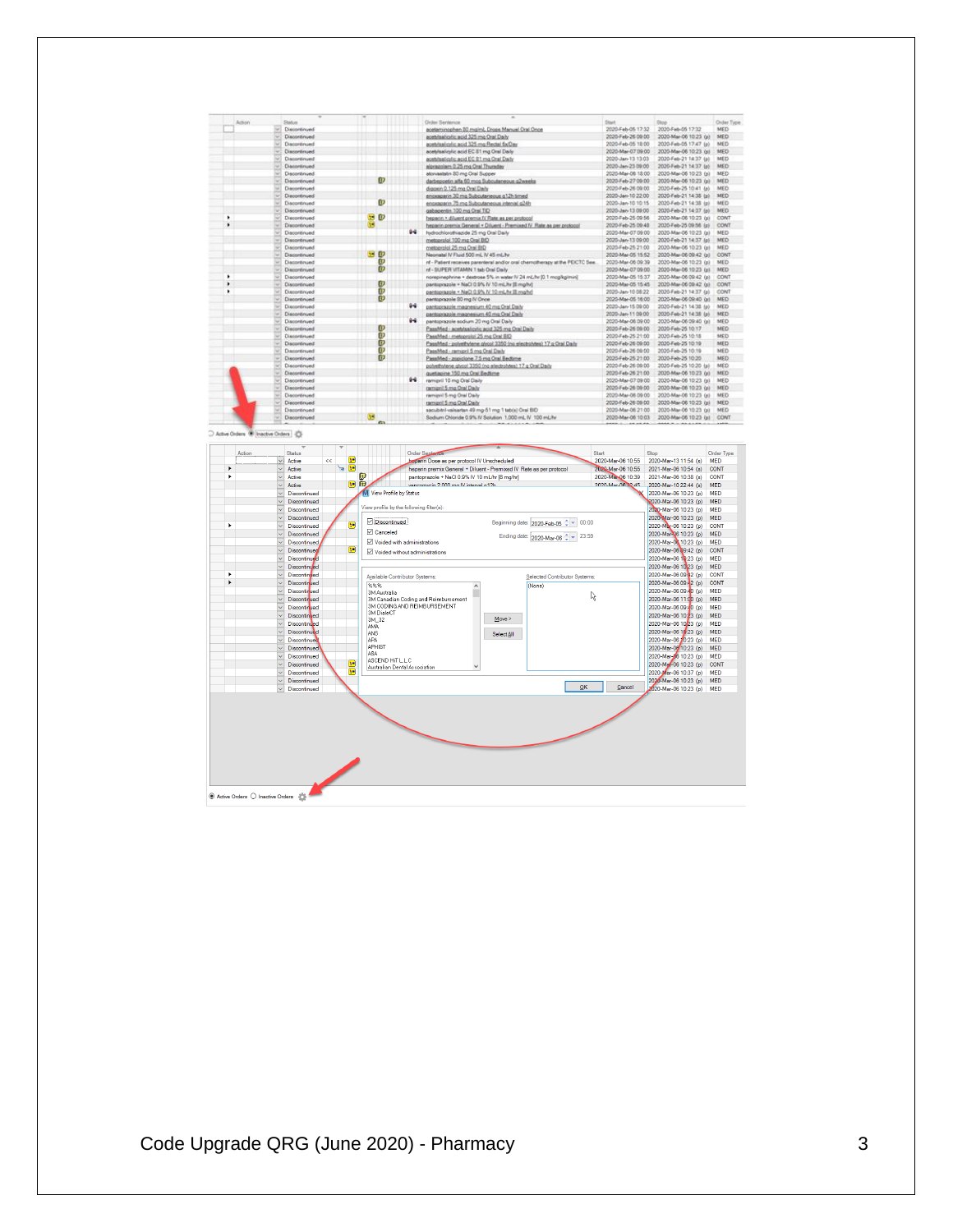# **MedManager Changes to how formulary status is denoted**

# **Prior to upgrade:**

| Order Information                                                             |                                  |                        |                       |           |              |                     |        |
|-------------------------------------------------------------------------------|----------------------------------|------------------------|-----------------------|-----------|--------------|---------------------|--------|
| Ingredients:                                                                  |                                  |                        | Last updated by:      |           |              | Communication type: |        |
| acetaminophen                                                                 | 325 mg                           |                        |                       |           | Written      |                     |        |
|                                                                               |                                  |                        | Order comments:       |           |              |                     |        |
|                                                                               |                                  |                        |                       |           |              |                     |        |
| な                                                                             |                                  |                        |                       |           |              |                     |        |
|                                                                               |                                  |                        |                       |           |              |                     |        |
|                                                                               |                                  |                        | User defined details: |           |              |                     |        |
|                                                                               |                                  |                        |                       |           |              |                     |        |
|                                                                               |                                  |                        |                       |           |              |                     |        |
|                                                                               |                                  |                        |                       |           |              |                     |        |
|                                                                               |                                  |                        |                       |           |              |                     |        |
| Products                                                                      |                                  |                        | Selected products:    |           |              |                     |        |
| Products (11) Compounds (0)<br><b>Description</b>                             | P                                | Formular               | Product               | Prod Info | Dose<br>Unit | DspQty              | QtyUnt |
|                                                                               |                                  |                        |                       |           |              |                     |        |
| acetaminophen 120 mg Supp (12 each)<br>acetaminophen 32 mg/ml Liquid (100 mL) | 1 <sup>1</sup><br>1 <sup>1</sup> | Formulary<br>Formulary |                       |           |              |                     |        |
| acetaminophen 32 mg/ml Liquid (500 mL)                                        | 1                                | Formulary              |                       |           |              |                     |        |
| acetaminophen 32 mg/mL Liquid (Bubblegum) (100 mL)                            | 1                                | Formulary              | < Move                |           |              |                     |        |
| acetaminophen 32 mg/mL Liquid (Grape) (100 mL)                                | 1                                | Formulary              |                       |           |              |                     |        |
| acetaminophen 325 mg Supp (12 each)                                           | 3                                | Formulary              |                       |           |              |                     |        |
| acetaminophen 325 mg Tab                                                      | 3                                | Formulary              |                       |           |              |                     |        |

# **Post Upgrade:**

## Formulary

| Ingredients:                     |            |        | Last updated by:                            |                                                         | Communication type: |               |          |
|----------------------------------|------------|--------|---------------------------------------------|---------------------------------------------------------|---------------------|---------------|----------|
| acetaminophen                    | 975 mg     |        |                                             | Test, CPOE Pharmacist, Pharmacist - CPOE Phar Clinician |                     |               |          |
| acetaminophen oral tablet        |            |        | Order comments:                             |                                                         |                     |               |          |
|                                  |            |        | (max from all sources 4,000 mg in 24 hours) |                                                         |                     |               | ×        |
| Filter Options                   |            |        | User defined details:                       |                                                         |                     |               | $\omega$ |
| All Routes and Dosage Forms      |            |        |                                             |                                                         |                     |               | $\sim$   |
| O Route / Dosage Form compatible |            |        |                                             |                                                         |                     |               |          |
| Ordered Dosage Form              |            |        |                                             |                                                         |                     |               |          |
| Products (1) Compoyinds (0)      |            |        | Selected products:                          |                                                         |                     |               |          |
|                                  |            |        | Product                                     | Prod Info Dose                                          | Unit                | DspQty QtyUnt |          |
| Description                      | Prod Info  |        |                                             |                                                         |                     |               |          |
| acetaminophen 325 mg Tab         | 325 mg Tab |        |                                             |                                                         |                     |               |          |
|                                  |            |        |                                             |                                                         |                     |               |          |
|                                  |            |        |                                             |                                                         |                     |               |          |
|                                  |            |        |                                             |                                                         |                     |               |          |
|                                  |            | < Move |                                             |                                                         |                     |               |          |
|                                  |            |        |                                             |                                                         |                     |               |          |
|                                  |            |        |                                             |                                                         |                     |               |          |
|                                  |            |        |                                             |                                                         |                     |               |          |
|                                  |            |        |                                             |                                                         |                     |               |          |
|                                  |            |        |                                             |                                                         |                     |               |          |
|                                  |            |        |                                             |                                                         |                     |               |          |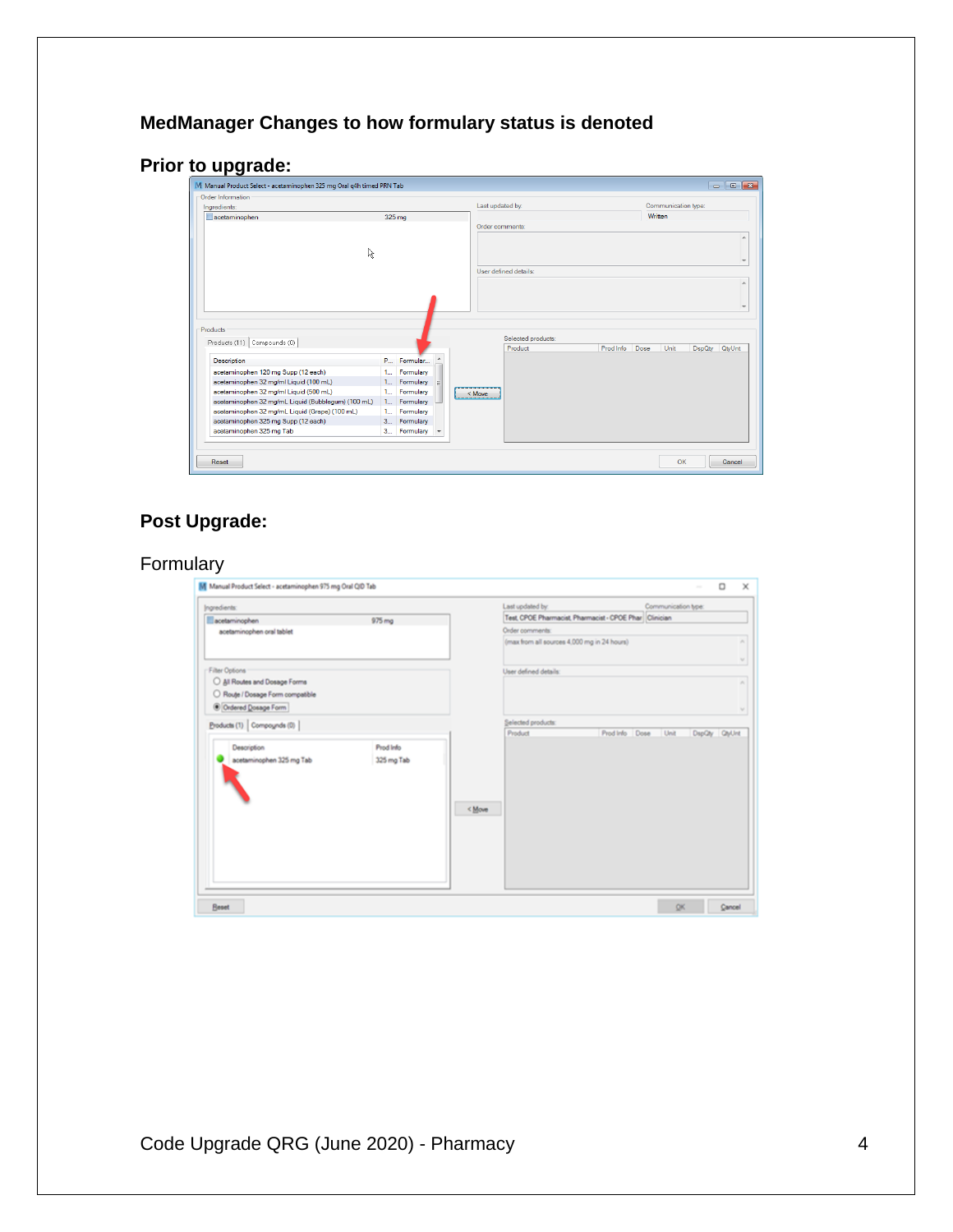#### Restricted

| Ingredients:                         |                 |         | Last updated by:                              |           |      | Communication type: |        |               |
|--------------------------------------|-----------------|---------|-----------------------------------------------|-----------|------|---------------------|--------|---------------|
| V sacubitril-valsartan 97 mg-103 mg  | $1$ tab(s)      |         | Test, CPOE Pharmacist, Pharmacist - CPOE Phar |           |      | Clinician           |        |               |
| Entresto 97 mg-103 mg oral tablet    |                 |         | Order comments:                               |           |      |                     |        |               |
|                                      |                 |         |                                               |           |      |                     |        |               |
| Filter Options                       |                 |         | User defined details:                         |           |      |                     |        | $\vee$        |
| All Routes and Dosage Forms          |                 |         |                                               |           |      |                     |        |               |
| O Route / Dosage Form compatible     |                 |         |                                               |           |      |                     |        |               |
| Ordered Dosage Form                  |                 |         |                                               |           |      |                     |        | $\mathcal{L}$ |
| Products (2) Compounds (0)           |                 |         | Selected products:                            |           |      |                     |        |               |
|                                      |                 | Product |                                               | Prod Info | Dose | Unit                | DspQty | <b>QtyUnt</b> |
| Description                          | Prod Info       |         | sacubitril-valsartan 97 mg-10                 | 97 mg-    | 1    | $t$ a $b(s)$        | ٠      | tab(s)        |
| sacubitril-valsartan 24 mg-26 mg Tab | 24 mg-26 mg Tab |         |                                               |           |      |                     |        |               |
| sacubitril-valsartan 49 mg-51 mg Tab | 49 mg-51 mg Tab |         |                                               |           |      |                     |        |               |
|                                      |                 | Move    |                                               |           |      |                     |        |               |
|                                      |                 |         |                                               |           |      |                     |        |               |

#### Non-Formulary

| Ingredients:                                                  |                           | Last updated by:              |                                                        | Communication type: |        |        |
|---------------------------------------------------------------|---------------------------|-------------------------------|--------------------------------------------------------|---------------------|--------|--------|
| levomilnacipran                                               | 20 <sub>ma</sub>          |                               | Test CPOE Pharmacist, Pharmacist - CPOE Phar Clinician |                     |        |        |
| levomilnacipran                                               |                           | Order comments:               |                                                        |                     |        |        |
| Filter Options                                                |                           | User defined details:         |                                                        |                     |        |        |
| All Routes and Dosage Forms<br>Route / Dosage Form compatible |                           |                               |                                                        |                     |        |        |
| © Ordered Dosage Form                                         |                           |                               |                                                        |                     |        |        |
| Products (1) Compounds (0)                                    |                           | Selected products:<br>Product | Prod Info Dose                                         | Unit                | DspQty | QtyUnt |
| Description<br>levomilnacipran 20 mg Cap                      | Prod Info<br>20 mg Cap ER | < Move                        |                                                        |                     |        |        |

#### **Corrections to Previous Known Defects**

#### **Missing Administration Task Defect:**

#### Prior to upgrade:

When a new order has a time-of-day, day-of-week, hybrid, or interval frequency, if the order was modified or verified in Pharmacy Medication Manager in the same minute that the first administration task is scheduled, the system would not display the first scheduled administration task in Medication Administration Record (MAR).

#### Post Upgrade:

The system now displays a message in Pharmacy Medication Manager that the user retry order modification/verification in 60 seconds

Code Upgrade QRG (June 2020) - Pharmacy 5